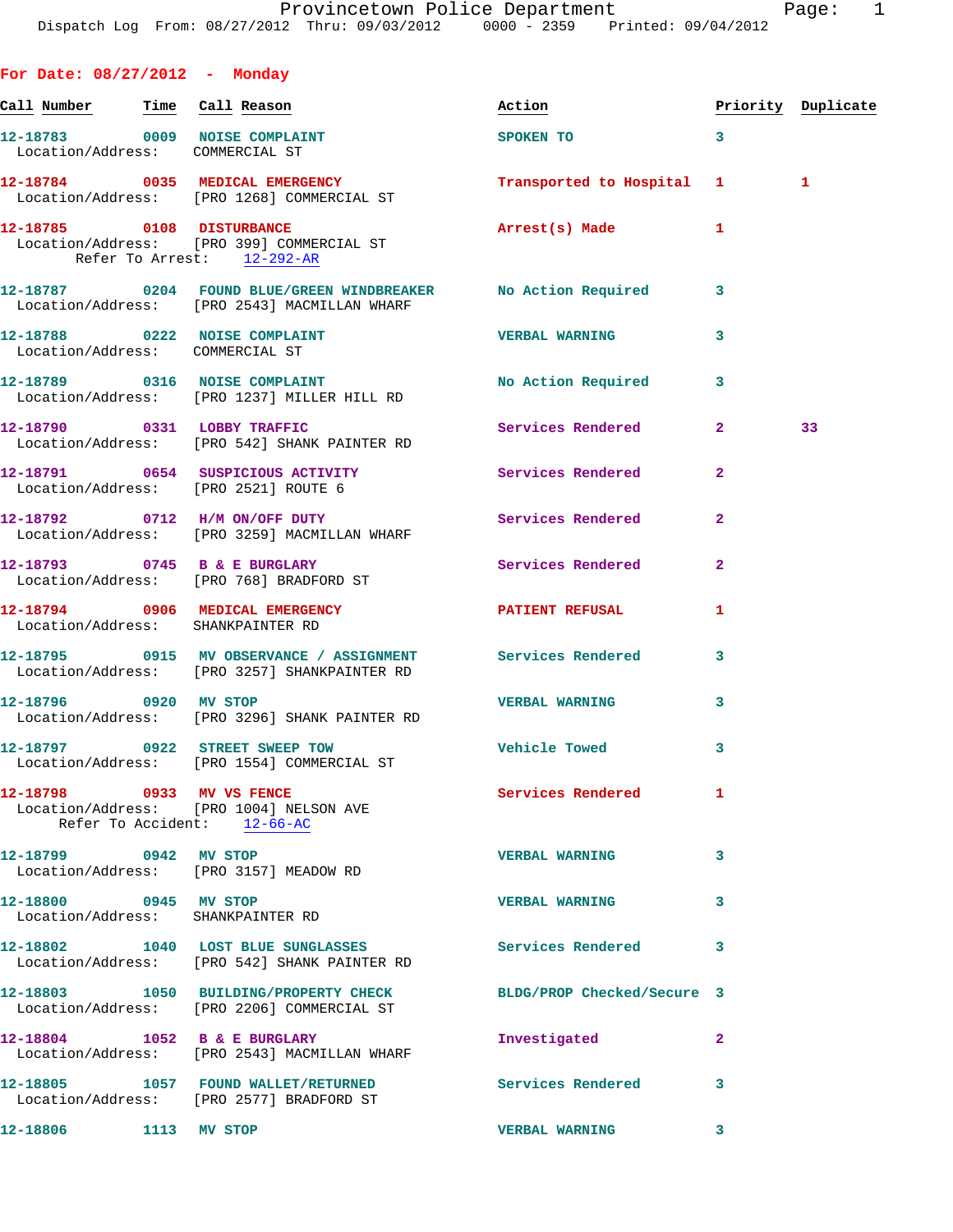|                                                      | Provincetown Police Department Fage: 2<br>Dispatch Log From: 08/27/2012 Thru: 09/03/2012 0000 - 2359 Printed: 09/04/2012 |                           |                |   |  |
|------------------------------------------------------|--------------------------------------------------------------------------------------------------------------------------|---------------------------|----------------|---|--|
| Location/Address: BRADFORD ST                        |                                                                                                                          |                           |                |   |  |
|                                                      | 12-18807 1125 SHOPLIFTING<br>Location/Address: [PRO 2989] COMMERCIAL ST                                                  | SPOKEN TO                 | 3              |   |  |
| Refer To Accident: 12-67-AC                          | 12-18808 1139 MV ACCIDENT<br>Location/Address: NICKERSON ST + BRADFORD ST                                                | Investigated              | $\mathbf{1}$   |   |  |
|                                                      | 12-18809 1151 PARKING COMPLAINT / GENERAL Citation/Warning Issued 3<br>Location/Address: LOVETTS CT + COMMERCIAL ST      |                           |                |   |  |
| Location/Address: [PRO 2521] ROUTE 6                 | 12-18810 1208 MV STOP                                                                                                    | <b>VERBAL WARNING 3</b>   |                | 1 |  |
|                                                      | 12-18811 1216 FOLLOW UP<br>Location/Address: [PRO 182] COMMERCIAL ST                                                     | Services Rendered 2       |                |   |  |
|                                                      | 12-18812 1221 PARK, WALK & TALK 1999 Services Rendered<br>Location: [PRO 3431] LOPES SQUARE                              |                           | $\overline{2}$ |   |  |
|                                                      | 12-18823 1230 BIKE SAFETY CHECK POINT Services Rendered 2<br>Location: [PRO 3431] LOPES SQUARE                           |                           |                |   |  |
| 12-18813 1236 MV STOP<br>Location/Address: CENTER ST |                                                                                                                          | <b>VERBAL WARNING</b>     | $\mathbf{3}$   |   |  |
|                                                      | 12-18814 1237 MEDICAL EMERGENCY<br>Location/Address: [PRO 440] HARRY KEMP WAY                                            | Transported to Hospital 1 |                |   |  |
|                                                      | 12-18817 1311 MV COMPLAINT<br>Location/Address: [PRO 2818] CONWELL ST                                                    | No Action Required 2      |                |   |  |
|                                                      | 12-18818 1344 MV HIT & RUN<br>Location/Address: [PRO 1204] COMMERCIAL ST                                                 | Services Rendered         | $\mathbf{2}$   |   |  |
| Location/Address: CONWAY ST                          | 12-18819 1401 MV STOP                                                                                                    | Citation/Warning Issued 3 |                |   |  |
| Location/Address: [PRO 16] BRADFORD ST               | 12-18820 1406 PARK, WALK & TALK                                                                                          | Services Rendered 2       |                |   |  |
|                                                      | 12-18821 1420 PARK, WALK & TALK<br>Location: [PRO 3431] LOPES SQUARE                                                     | SPOKEN TO                 | $\mathbf{2}$   |   |  |
|                                                      | 12-18822 1431 AIRCRAFT FLIGHT COVERAGE Services Rendered 2<br>Location/Address: [PRO 516] RACE POINT RD                  |                           |                |   |  |
| 12-18824 1450 ANIMAL CALL                            | Location/Address: [PRO 63] BRADFORD ST EXT                                                                               | SPOKEN TO                 | $\mathbf{2}$   |   |  |
| 12-19335 1500 BIKE SAFETY                            |                                                                                                                          | Services Rendered 3       |                |   |  |
|                                                      | 12-18825 1505 DISORDERLY<br>Location/Address: [PRO 527] RYDER ST EXT                                                     | Services Rendered         | $\mathbf{2}$   |   |  |
| 12-18826 1509 MV COMPLAINT                           | Location/Address: [PRO 2002] PLEASANT ST                                                                                 | No Action Required 2      |                |   |  |
| Location/Address: [PRO 2521] ROUTE 6                 | 12-18827 1537 MV OBSERVANCE / ASSIGNMENT Services Rendered                                                               |                           | 3              |   |  |
| 12-18828 1541 MV STOP                                | Location/Address: [PRO 2521] ROUTE 6                                                                                     | No Action Required 3      |                |   |  |
|                                                      | 12-18829 1547 MEDICAL EMERGENCY<br>Location/Address: [PRO 230] COMMERCIAL ST                                             | PATIENT REFUSAL           | $\mathbf{1}$   |   |  |
|                                                      | 12-18830 1559 MEDICAL EMERGENCY<br>Location/Address: [PRO 2227] BRADFORD ST                                              | <b>PATIENT REFUSAL</b>    | $\mathbf{1}$   |   |  |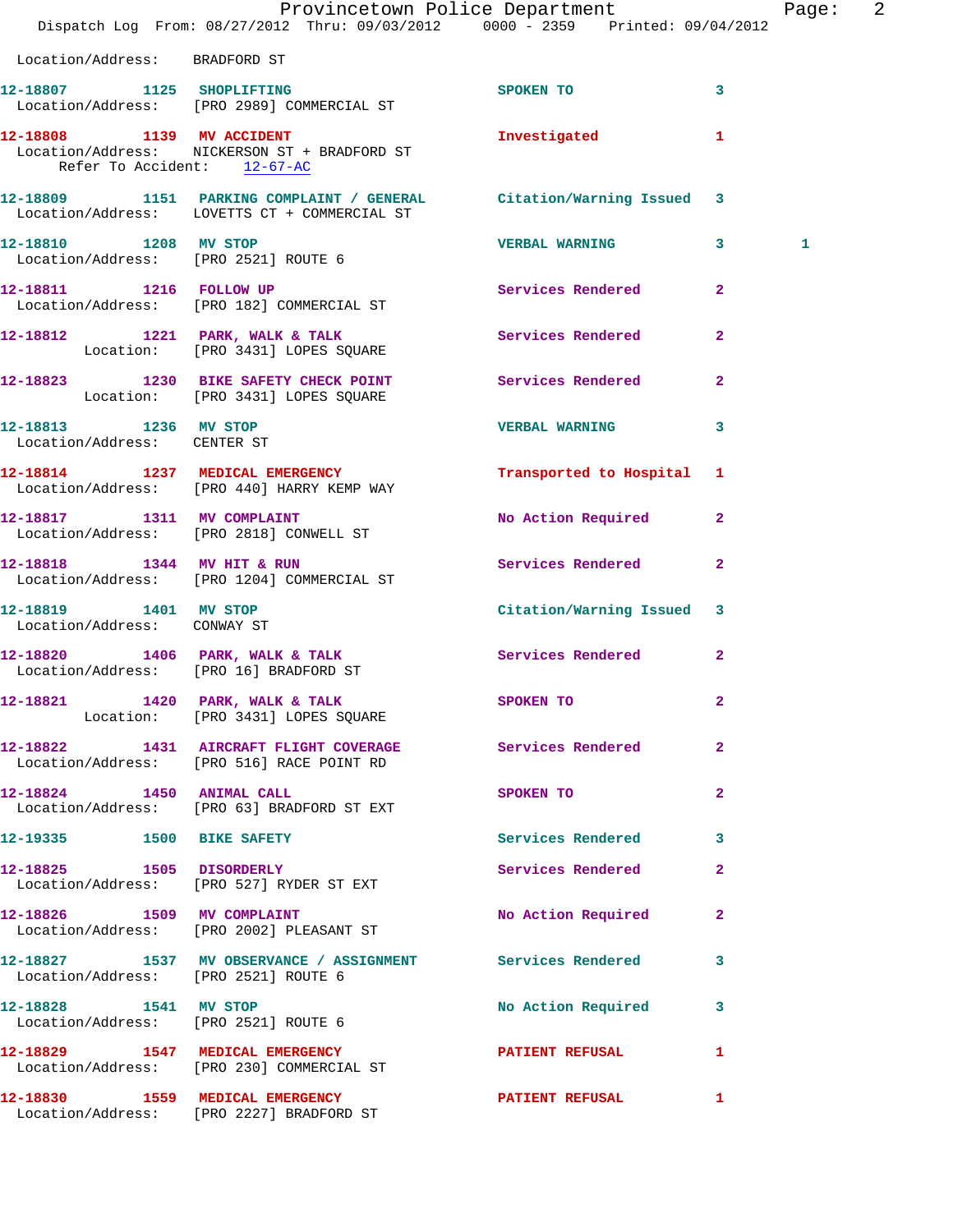## Provincetown Police Department Page: 3

Dispatch Log From: 08/27/2012 Thru: 09/03/2012 0000 - 2359 Printed: 09/04/2012

| 12-18831 1612 MV STOP<br>Location/Address: BRADFORD ST |                                                                               | <b>VERBAL WARNING</b> | 3              |
|--------------------------------------------------------|-------------------------------------------------------------------------------|-----------------------|----------------|
|                                                        | Location/Address: [PRO 2673] BRADFORD ST                                      | Services Rendered     | $\overline{a}$ |
| 12-18833 1729 MEDICAL EMERGENCY                        | Location/Address: [PRO 105] COMMERCIAL ST                                     | PATIENT REFUSAL       | 1              |
| 12-18834<br>1740                                       | PARK, WALK & TALK                                                             | Services Rendered     | 2              |
| 12-18835<br>1754<br>Location/Address: GOSNOLD ST       | SERVICE CALL                                                                  | Services Rendered     | 3              |
| 12-18836                                               | <b>1845 BOAT/HARBORMASTER</b><br>Location/Address: [PRO 3259] MACMILLAN WHARF | Services Rendered     | 2              |

**12-18837 1845 SUSPICIOUS ACTIVITY Could Not Locate 2**  Location/Address: [PRO 1704] MAYFLOWER AVE

**12-18869 1900 MISSING PERSON/LOCATED Services Rendered 1**  Location/Address: [PRO 1550] COMMERCIAL ST

**12-18838 1902 BUILDING/PROPERTY CHECK BLDG/PROP Checked/Secure 3**  Location/Address: [PRO 2206] COMMERCIAL ST

**12-18839 1917 SERVICE CALL Services Rendered 3**  Location/Address: HOWLAND ST + COMMERCIAL ST

**12-18840 1942 BUILDING/PROPERTY CHECK BLDG/PROP Checked/Secure 3**  Location/Address: [PRO 1780] JOHNSON ST

**12-18841 1947 BUILDING/PROPERTY CHECK BLDG/PROP Checked/Secure 3**  Location/Address: [PRO 182] COMMERCIAL ST

**12-18842 2001 BUILDING/PROPERTY CHECK BLDG/PROP Checked/Secure 3**  Location/Address: [PRO 306] COMMERCIAL ST

**12-18843 2015 DISTURBANCE Peace Restored 1**  Location/Address: [PRO 105] COMMERCIAL ST

**12-18844 2022 HARASSMENT Services Rendered 2**  Location/Address: [PRO 3089] BRADFORD ST

**12-18845 2055 BUILDING/PROPERTY CHECK BLDG/PROP Checked/Secure 3**  Location/Address: [PRO 500] OAK DR

**12-18846 2059 DISTURBANCE Peace Restored 1**  Location/Address: [PRO 1268] COMMERCIAL ST

**12-18847 2204 BUILDING/PROPERTY CHECK BLDG/PROP Checked/Secure 3**  Location/Address: [PRO 512] PRINCE ST

**12-18848 2216 BUILDING/PROPERTY CHECK BLDG/PROP Checked/Secure 3**  Location/Address: [PRO 519] RACE POINT RD

**12-18849 2312 BUILDING CHECK; ALL IN ORDER BLDG/PROP Checked/Secure 3**  Location/Address: [PRO 3256] COMMERCIAL ST

**12-18850 2320 BUILDING/PROPERTY CHECK BLDG/PROP Checked/Secure 3** 

Location/Address: [PRO 2543] MACMILLAN

**12-18851 2336 MV STOP VERBAL WARNING 3**  Location/Address: DYER ST + COMMERCIAL ST

## **For Date: 08/28/2012 - Tuesday**

**12-18852 0000 LOBBY TRAFFIC Services Rendered 2 32**  Location/Address: [PRO 542] SHANK PAINTER RD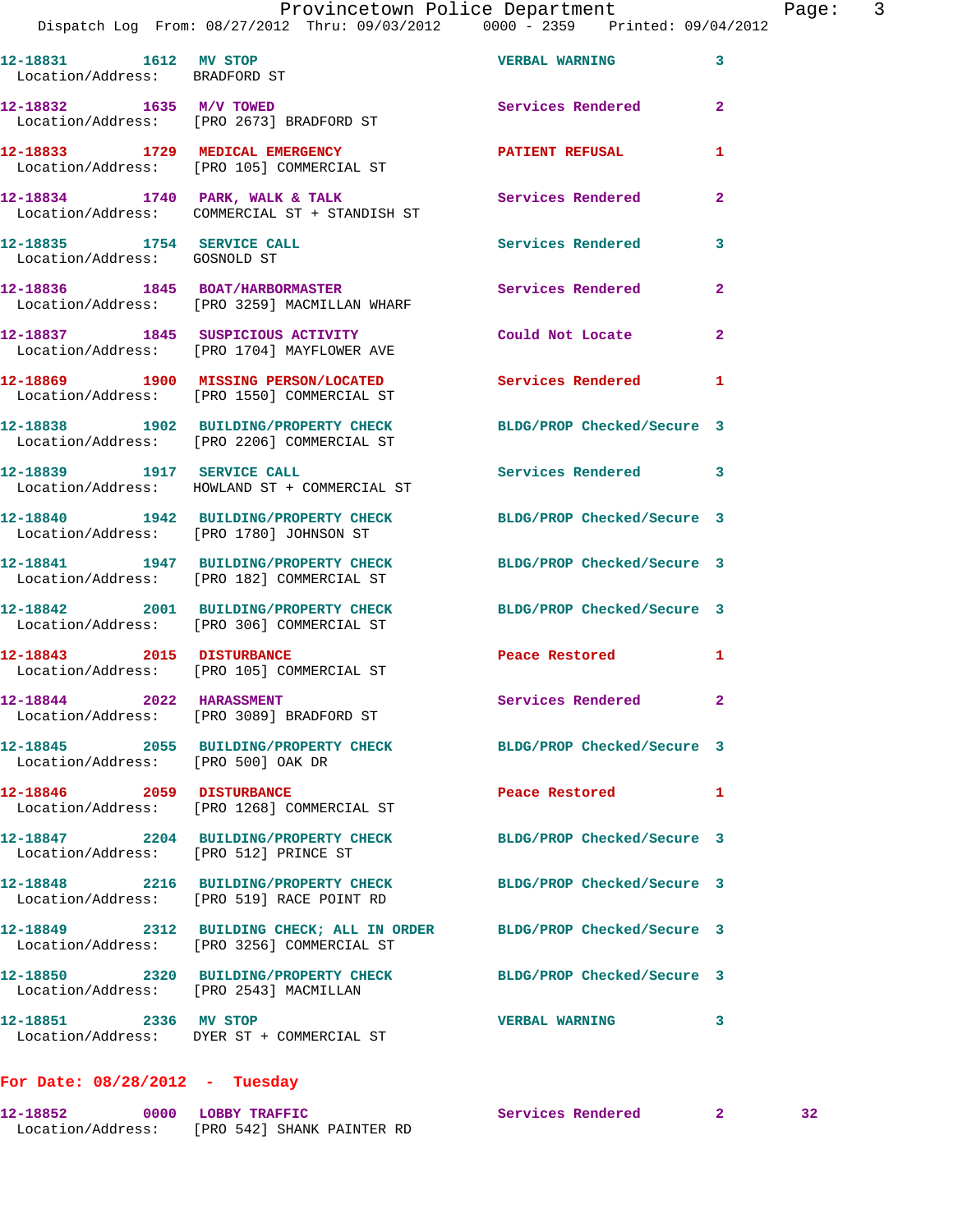|                                                     | Provincetown Police Department<br>Dispatch Log From: 08/27/2012 Thru: 09/03/2012 0000 - 2359 Printed: 09/04/2012     |                            |              |
|-----------------------------------------------------|----------------------------------------------------------------------------------------------------------------------|----------------------------|--------------|
|                                                     | 12-18853 0011 BUILDING CHECK; ALL IN ORDER BLDG/PROP Checked/Secure 3<br>Location/Address: [PRO 105] COMMERCIAL ST   |                            |              |
|                                                     | 12-18854     0019 MV OBSERVANCE / ASSIGNMENT      Services Rendered<br>Location/Address:   BRADFORD ST + STANDISH ST |                            | $\mathbf{3}$ |
| 12-18855 0051 MV STOP<br>Refer To Arrest: 12-293-AR | Location/Address: KENDALL LN + BRADFORD ST                                                                           | Arrest(s) Made             | 3            |
|                                                     | 12-18856 0117 DISTURBANCE<br>Location/Address: [PRO 146] COMMERCIAL ST                                               | Could Not Locate           | 1            |
|                                                     | 12-18857 0121 CROWDS CONTROL<br>Location/Address: [PRO 105] COMMERCIAL ST                                            | No Action Required         | $\mathbf{2}$ |
| 12-18859 0202 GENERAL INFO                          |                                                                                                                      | No Action Required 3       |              |
|                                                     | 12-18860 0242 BUILDING/PROPERTY CHECK<br>Location/Address: [PRO 99] COMMERCIAL ST                                    | BLDG/PROP Checked/Secure 3 |              |
|                                                     | 12-18861 0245 GENERAL INFO-B/C                                                                                       | No Action Required         | $\mathbf{3}$ |
|                                                     | 12-18862 0427 MEDICAL EMERGENCY<br>Location/Address: [PRO 350] COMMERCIAL ST                                         | <b>PATIENT REFUSAL</b>     | 1            |
|                                                     | 12-18863 0608 911 GENERAL-TTY TEST CALL No Action Required<br>Location/Address: [PRO 542] SHANK PAINTER RD           |                            | 1            |
|                                                     | 12-18864 0704 MEDICAL EMERGENCY<br>Location/Address: [PRO 395] COMMERCIAL ST                                         | Transported to Hospital    | 1            |
|                                                     | 12-18865 0714 ASSIST AGENCY / MUTUAL AID Services Rendered<br>Location/Address: [PRO 542] SHANK PAINTER RD           |                            | $\mathbf{3}$ |
|                                                     | 12-18866 0747 BOAT/HARBORMASTER<br>Location/Address: [PRO 2543] MACMILLAN WHARF                                      | <b>Services Rendered</b>   | $\mathbf{2}$ |
| 12-18867<br>0749<br>Location/Address:               | <b>BUILDING/PROPERTY CHECK</b><br>[PRO 3287] ROUTE 6                                                                 | BLDG/PROP Checked/Secure 3 |              |
| 12-18870<br>Location/Address:                       | 0828 MV OBSERVANCE / ASSIGNMENT<br>[PRO 2521] ROUTE 6                                                                | Removed Hazard             | 3            |
| 12-18871<br>0858<br>Location/Address:               | <b>BUILDING/PROPERTY CHECK</b><br>[PRO 3318] CEMETERY RD                                                             | BLDG/PROP Checked/Secure 3 |              |

 Location/Address: [PRO 542] SHANK PAINTER RD **12-18873 0919 BUILDING/PROPERTY CHECK BLDG/PROP Checked/Secure 3**  Location/Address: [PRO 2500] COMMERCIAL ST **12-18874 0936 PARKING COMPLAINT / GENERAL Vehicle Towed 3**  Location/Address: [PRO 1627] COMMERCIAL ST **12-18878 0940 TRAFFIC CONTROL/FLOODING Services Rendered 3**  Location/Address: RYDER ST + BRADFORD ST

**12-18872 0902 ASSIST CITIZEN/FINGERPRINTS Services Rendered 3** 

12-18875 0944 HOLE IN STREET Services Rendered 3 **12-18876 0946 BUILDING/PROPERTY CHECK Services Rendered 3**  Location/Address: [PRO 391] COMMERCIAL ST **12-18877 0947 FIRE, OTHER Extinguished 1**  Location/Address: [PRO 1586] NICKERSON ST **12-18879 1026 ANIMAL CALL/BIRD Services Rendered 2** 

Location/Address: [PRO 527] RYDER ST EXT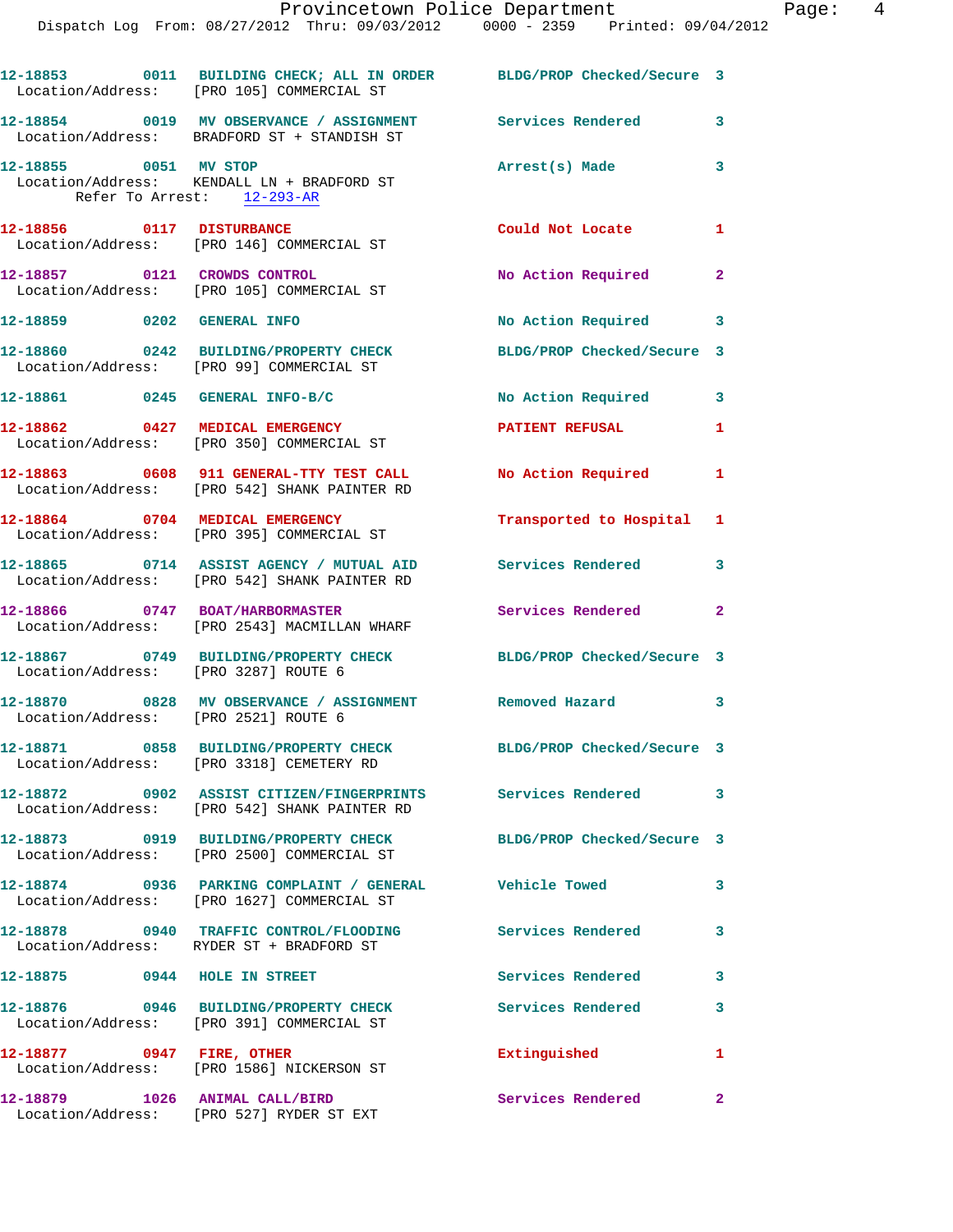|                                      | Provincetown Police Department<br>Dispatch Log From: 08/27/2012 Thru: 09/03/2012 0000 - 2359 Printed: 09/04/2012 |                           |                | Paqe:        | 5 |
|--------------------------------------|------------------------------------------------------------------------------------------------------------------|---------------------------|----------------|--------------|---|
| Location/Address: [PRO 571] ALDEN ST | 12-18880 1115 INFO SERVICES - LOBBY BLDG/PROP Checked/Secure 2                                                   |                           |                |              |   |
|                                      | 12-18881 1129 MV STOP<br>Location/Address: HOWLAND ST + ROUTE 6                                                  | <b>VERBAL WARNING</b>     | $\mathbf{3}$   |              |   |
|                                      | 12-18883 1156 911 GENERAL<br>Location/Address: [PRO 440] HARRY KEMP WAY                                          | Services Rendered 1       |                |              |   |
| 12-18885 1203 AIRCRAFT               | Location/Address: [PRO 516] RACE POINT RD                                                                        | Services Rendered         | $\overline{2}$ |              |   |
| 12-18887 1210 LOST I PHONE           | Location/Address: [PRO 542] SHANK PAINTER RD                                                                     | Services Rendered 3       |                |              |   |
|                                      | 12-18886 1222 COMPLAINT/WALK OUT<br>Location/Address: [PRO 399] COMMERCIAL ST                                    | Services Rendered 3       |                |              |   |
|                                      | 12-18888 1253 MEDICAL EMERGENCY<br>Location/Address: [PRO 440] HARRY KEMP WAY                                    | Transported to Hospital 1 |                |              |   |
|                                      | 12-18889 1254 FOUND WALLET<br>Location/Address: SHANK PAINTER RD + ROUTE 6                                       | Services Rendered 3       |                | $\mathbf{1}$ |   |
|                                      | 12-18890 1310 LOST MASS LICENSE 1 Services Rendered 3<br>Location/Address: [PRO 105] COMMERCIAL ST               |                           |                |              |   |
|                                      | 12-18892 1322 LOST SAMSUNG PHONE<br>Location/Address: [PRO 105] COMMERCIAL ST                                    | Services Rendered 3       |                |              |   |
|                                      | 12-18893 1335 BUILDING/PROPERTY CHECK BLDG/PROP Checked/Secure 3<br>Location/Address: [PRO 3317] CEMETERY RD     |                           |                |              |   |
|                                      | 12-18894 1427 MEDICAL EMERGENCY<br>Location/Address: [PRO 1816] RACE POINT RD                                    | Transported to Hospital 1 |                |              |   |
|                                      | 12-18895 1520 MV HIT & RUN<br>Location/Address: [PRO 94] BRADFORD ST                                             | Services Rendered 2       |                |              |   |
|                                      | 12-18897 1552 TRAFFIC CONTROL<br>Location/Address: BRADFORD ST + PRINCE ST                                       | Services Rendered 3       |                |              |   |
|                                      | 12-18899 1633 MV OBSERVANCE / ASSIGNMENT Services Rendered 3<br>Location/Address: [PRO 391] COMMERCIAL ST        |                           |                |              |   |
|                                      | 12-18903 1641 COMPLAINT/COMFORT STATION Services Rendered 3<br>Location/Address: [PRO 3256] COMMERCIAL ST        |                           |                |              |   |

Location/Address: [PRO 2493] BRADFORD ST + BRADFORD ST

Location/Address: COMMERCIAL ST

Location/Address: [PRO 2647] SHANK PAINTER RD

Location/Address: [PRO 379] COMMERCIAL ST

Location/Address: [PRO 542] SHANK PAINTER RD

**12-18905 1740 MV STOP VERBAL WARNING 3** 

**12-18906 1810 ALARM - GENERAL Services Rendered 1** 

12-18900 1643 PARK, WALK & TALK Services Rendered 2

Location/Address: ROUTE 6 + SHANK PAINTER RD

**12-18902 1705 MV STOP VERBAL WARNING 3**  Location/Address: [PRO 1669] BRADFORD ST

12-18904 1724 PARK, WALK & TALK **Services Rendered** 2

**12-18910 1731 FOUND LICENSE Services Rendered 3** 

Location/Address: [PRO 262] CENTER ST

**12-18908 1900 FOUND DOG/REUNITED OWNER Services Rendered 2** 

12-18901 1646 ANIMAL CALL Services Rendered 2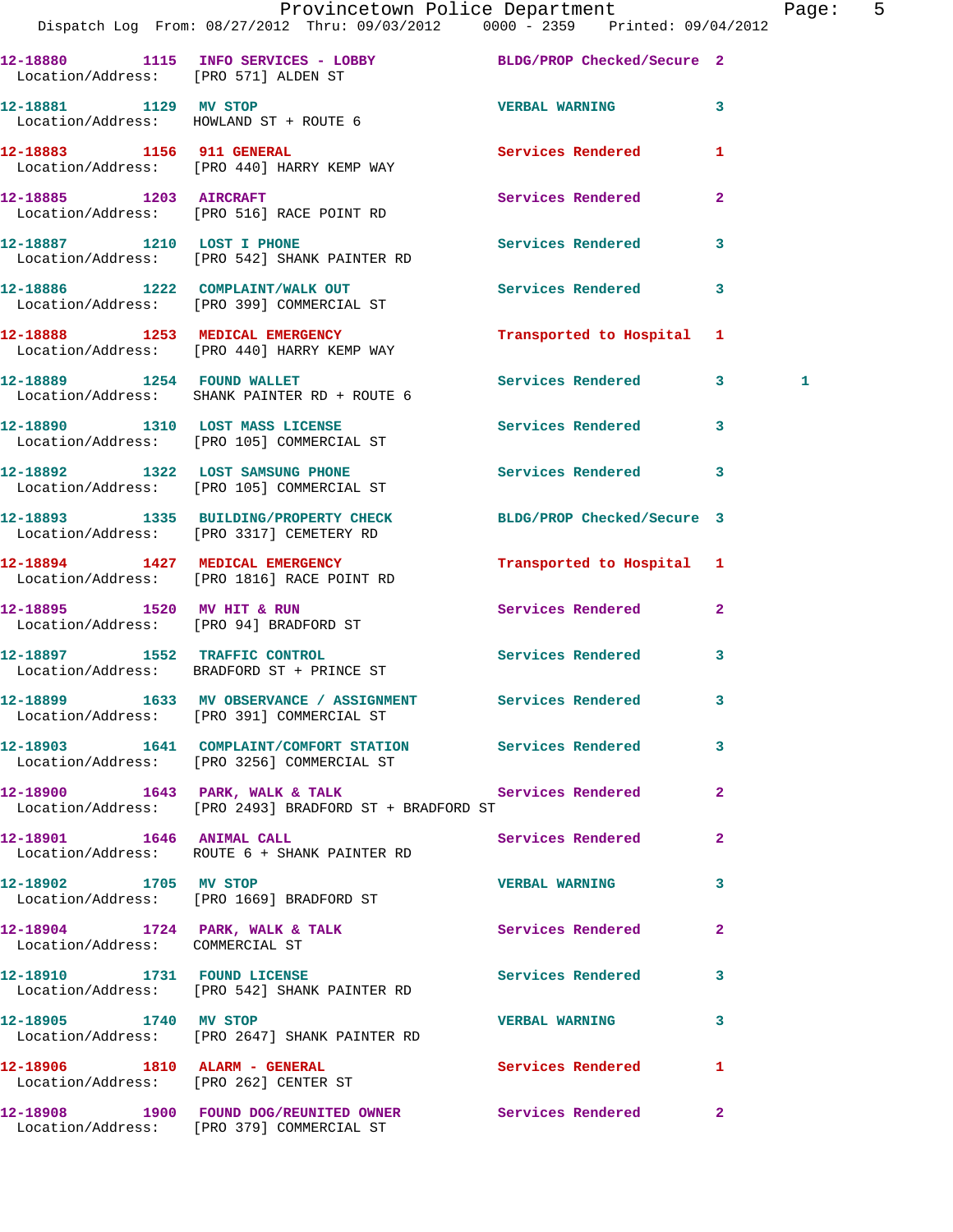| 12-18907 1913 MV STOP                               | Location/Address: [PRO 88] CENTRAL ST                                                                          | VERBAL WARNING 3           |              |
|-----------------------------------------------------|----------------------------------------------------------------------------------------------------------------|----------------------------|--------------|
|                                                     | 12-18909 1929 BUILDING/PROPERTY CHECK<br>Location/Address: [PRO 3442] COMMERCIAL ST                            | BLDG/PROP Checked/Secure 3 |              |
|                                                     | 12-18911 1937 BUILDING/PROPERTY CHECK<br>Location/Address: [PRO 2500] COMMERCIAL ST                            | BLDG/PROP Checked/Secure 3 |              |
|                                                     | 12-18912 1944 BUILDING/PROPERTY CHECK<br>Location/Address: [PRO 526] RYDER ST EXT                              | BLDG/PROP Checked/Secure 3 |              |
| 12-18913 2006 MV STOP<br>Location/Address: RYDER ST |                                                                                                                | <b>VERBAL WARNING</b>      | 3            |
|                                                     | 12-18914 2012 BUILDING/PROPERTY CHECK<br>Location/Address: [PRO 175] COMMERCIAL ST                             | BLDG/PROP Checked/Secure 3 |              |
|                                                     | 12-18915 2015 BUILDING/PROPERTY CHECK<br>Location/Address: [PRO 1638] COMMERCIAL ST                            | BLDG/PROP Checked/Secure 3 |              |
|                                                     | 12-18916 2022 BUILDING/PROPERTY CHECK<br>Location/Address: [PRO 105] COMMERCIAL ST                             | BLDG/PROP Checked/Secure 3 |              |
|                                                     | 12-18917 2027 BUILDING/PROPERTY CHECK<br>Location/Address: [PRO 182] COMMERCIAL ST                             | BLDG/PROP Checked/Secure 3 |              |
| 12-18918 2033 MV STOP                               | Location/Address: CONWELL ST + HARRY KEMP WAY                                                                  | VERBAL WARNING 3           |              |
|                                                     | 12-18919 2037 BUILDING/PROPERTY CHECK<br>Location/Address: [PRO 1780] JOHNSON ST                               | BLDG/PROP Checked/Secure 3 |              |
| 12-18920 2043 ALARM - FIRE                          | Location/Address: [PRO 1422] PLEASANT ST                                                                       | Services Rendered 1        |              |
|                                                     | 12-18922 2054 BUILDING/PROPERTY CHECK<br>Location/Address: [PRO 2206] COMMERCIAL ST                            | BLDG/PROP Checked/Secure 3 |              |
| 12-18921 2107 MEDICAL EMERGENCY                     | Location/Address: [PRO 2924] WEST VINE ST                                                                      | <b>PATIENT REFUSAL</b>     | 1            |
|                                                     | 12-18923 2117 BUILDING/PROPERTY CHECK<br>Location/Address: [PRO 204] COMMERCIAL ST                             | BLDG/PROP Checked/Secure 3 |              |
| 12-18924 2120 MV STOP                               | Location/Address: CONWELL ST + BRADFORD ST                                                                     | <b>VERBAL WARNING</b>      | $\mathbf{3}$ |
|                                                     | 12-18925 2202 BUILDING/PROPERTY CHECK BLDG/PROP Checked/Secure 3<br>Location/Address: [PRO 3256] COMMERCIAL ST |                            |              |
| 12-18926 2209 TTY TEST CALL                         | Location/Address: [PRO 542] SHANK PAINTER RD                                                                   | <b>Services Rendered</b>   | 1            |
| 12-18927 2210 MV STOP                               | Location/Address: [PRO 285] COMMERCIAL ST                                                                      | <b>VERBAL WARNING</b>      | 3            |
|                                                     | 12-18928 2220 BUILDING/PROPERTY CHECK<br>Location/Address: [PRO 1780] JOHNSON ST                               | BLDG/PROP Checked/Secure 3 |              |
|                                                     | 12-18929 2233 MV COMPLAINT<br>Location/Address: [PRO 2391] BRADFORD ST                                         | Could Not Locate           | $\mathbf{2}$ |
| 12-18930 2243 NOISE COMPLAINT                       | Location/Address: [PRO 43] BRADFORD ST                                                                         | SPOKEN TO                  | $\mathbf{3}$ |
| 12-18932 2247 MV STOP                               | Location/Address: [PRO 526] RYDER ST EXT                                                                       | SPOKEN TO                  | 3            |
|                                                     | 12-18931 2248 MEDICAL EMERGENCY                                                                                | Transported to Hospital 1  |              |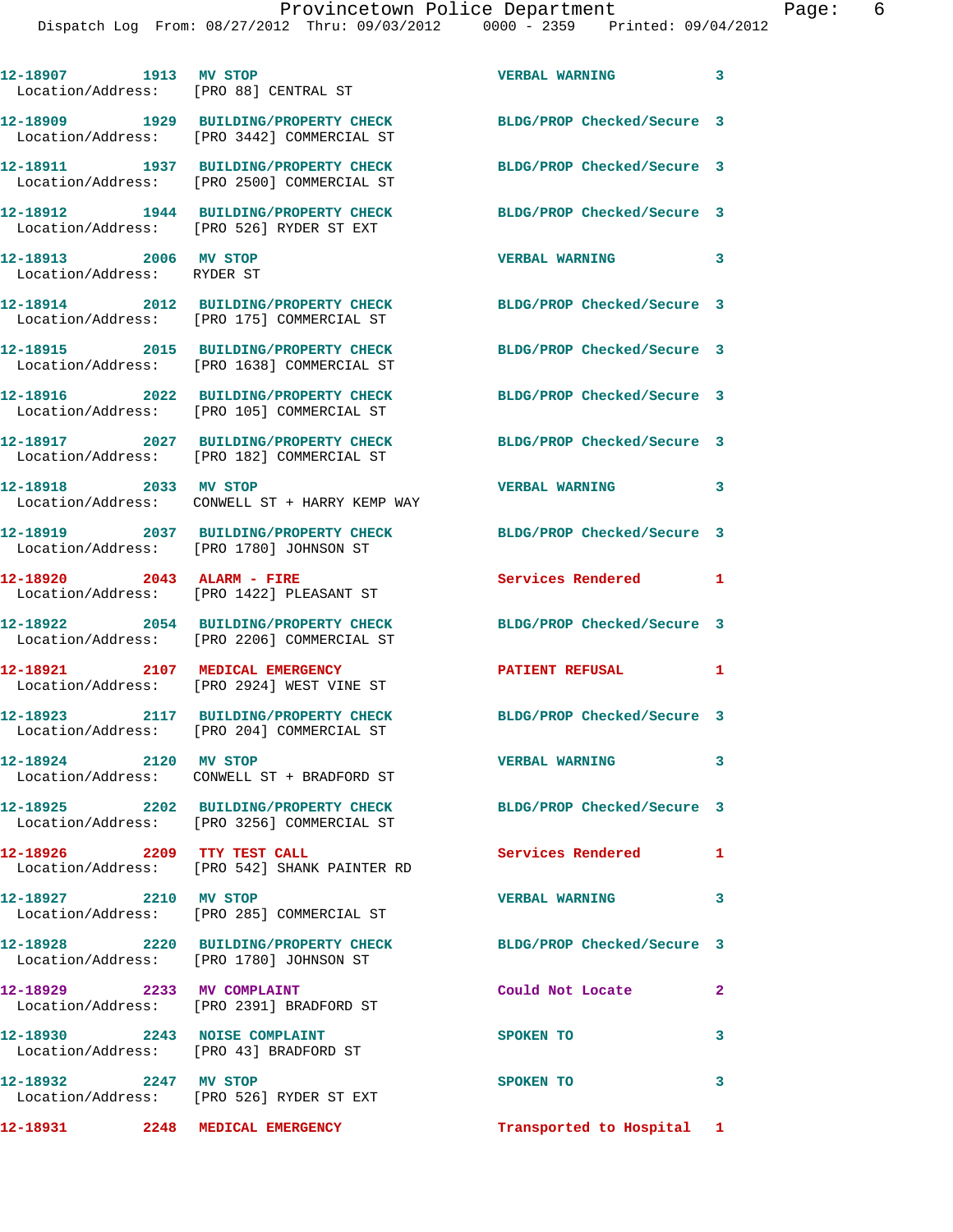|                                        | Dispatch Log From: 08/27/2012 Thru: 09/03/2012 0000 - 2359 Printed: 09/04/2012                                   | Provincetown Police Department       | Page: 7      |
|----------------------------------------|------------------------------------------------------------------------------------------------------------------|--------------------------------------|--------------|
|                                        | Location/Address: [PRO 874] COMMERCIAL ST                                                                        |                                      |              |
|                                        | 12-18933 2310 COMPLAINT<br>Location/Address: BRADFORD ST + BANGS ST                                              | SPOKEN TO                            | $\mathbf{3}$ |
| 12-18934 2321 MV STOP                  | Location/Address: [PRO 1886] BRADFORD ST                                                                         | <b>VERBAL WARNING</b>                | $\mathbf{3}$ |
|                                        | 12-18935 2329 MV STOP<br>Location/Address: COMMERCIAL ST + BRADFORD ST                                           | <b>VERBAL WARNING</b>                | 3            |
| Location/Address: [PRO 2543] MACMILLAN | 12-18936 2338 BUILDING/PROPERTY CHECK BLDG/PROP Checked/Secure 3                                                 |                                      |              |
| 12-18937 2344 MV STOP                  | Location/Address: BRADFORD ST + RYDER ST                                                                         | VERBAL WARNING 3                     |              |
| Location/Address: [PRO 512] PRINCE ST  | 12-18938 2353 BUILDING/PROPERTY CHECK BLD/PROP CHECKED UNSECUR 3                                                 |                                      |              |
|                                        | 12-18939 2354 BUILDING/PROPERTY CHECK BLDG/PROP Checked/Secure 3<br>Location/Address: [PRO 105] COMMERCIAL ST    |                                      |              |
| For Date: 08/29/2012 - Wednesday       |                                                                                                                  |                                      |              |
|                                        | 12-18943 0000 PARK, WALK & TALK<br>Location: [PRO 3431] LOPES SQUARE                                             | No Action Required 2                 |              |
| Location/Address: [PRO 444] HIGH POLE  | 12-18940 0039 BUILDING/PROPERTY CHECK BLDG/PROP Checked/Secure 3                                                 |                                      |              |
| 12-18941 0048 MV STOP                  | Location/Address: [PRO 3296] SHANK PAINTER RD                                                                    | SPOKEN TO THE STATE OF THE SPOKEN TO | 3            |
|                                        | 12-18942 0122 BUILDING/PROPERTY CHECK BLDG/PROP Checked/Secure 3<br>Location/Address: [PRO 99] COMMERCIAL ST     |                                      |              |
| 12-18944 0150 MV STOP                  | Location/Address: [PRO 44] BRADFORD ST                                                                           | VERBAL WARNING 3                     |              |
|                                        | 12-18945 0215 BUILDING/PROPERTY CHECK BLDG/PROP Checked/Secure 3<br>Location/Address: [PRO 440] HARRY KEMP WAY   |                                      |              |
|                                        | 12-18946 0217 BUILDING/PROPERTY CHECK BLDG/PROP Checked/Secure 3<br>Location/Address: [PRO 569] WINSLOW ST       |                                      |              |
|                                        | 12-18947 0219 BUILDING/PROPERTY CHECK BLDG/PROP Checked/Secure 3<br>Location/Address: [PRO 516] RACE POINT RD    |                                      |              |
|                                        | 12-18948 0224 BUILDING/PROPERTY CHECK BLDG/PROP Checked/Secure 3<br>Location/Address: [PRO 488] MAYFLOWER AVE    |                                      |              |
|                                        | 12-18949 0230 BUILDING/PROPERTY CHECK BLDG/PROP Checked/Secure 3<br>Location/Address: [PRO 2898] JEROME SMITH RD |                                      |              |
|                                        | 12-18950 0314 BUILDING/PROPERTY CHECK BLDG/PROP Checked/Secure 3<br>Location/Address: [PRO 1638] COMMERCIAL ST   |                                      |              |
|                                        | 12-18951 0335 ANIMAL CALL<br>Location/Address: [PRO 542] SHANK PAINTER RD                                        | No Action Required 2                 |              |
|                                        | 12-18952 0342 ASSIST CITIZEN<br>Location/Address: [PRO 662] COMMERCIAL ST                                        | No Action Required 3                 |              |
| Location/Address: [PRO 3287] ROUTE 6   | 12-18953 0401 BUILDING/PROPERTY CHECK BLDG/PROP Checked/Secure 3                                                 |                                      |              |
| Location/Address: [PRO 571] ALDEN ST   | 12-18954 0436 BUILDING/PROPERTY CHECK BLDG/PROP Checked/Secure 3                                                 |                                      |              |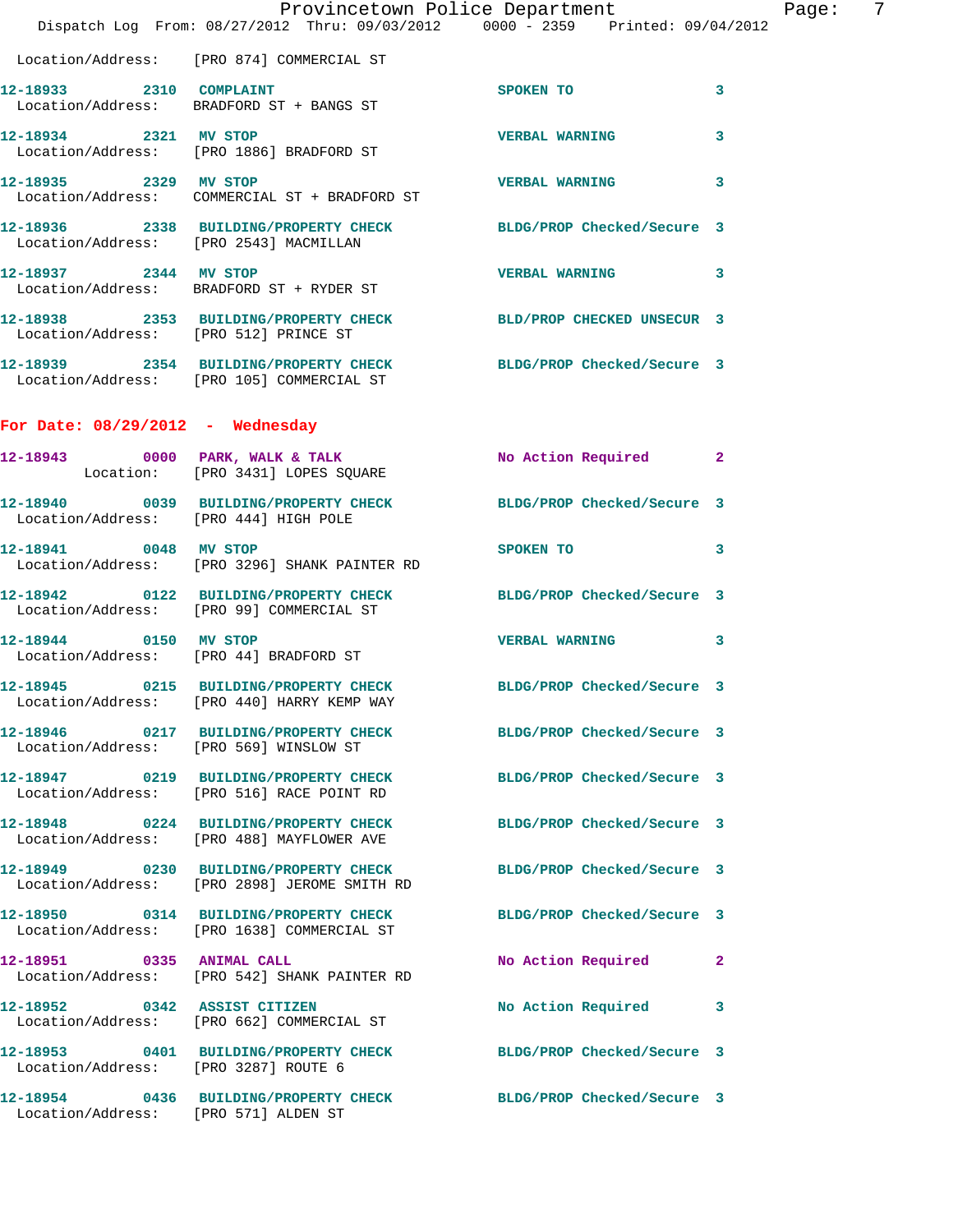|                                                    | Dispatch Log From: 08/27/2012 Thru: 09/03/2012 0000 - 2359 Printed: 09/04/2012                                 | Provincetown Police Department Page: 8 |              |    |  |
|----------------------------------------------------|----------------------------------------------------------------------------------------------------------------|----------------------------------------|--------------|----|--|
|                                                    | 12-18955 0452 SUSPICIOUS ACTIVITY Services Rendered 2<br>Location/Address: [PRO 2144] CONWELL ST               |                                        |              |    |  |
|                                                    | 12-18956 0506 BUILDING/PROPERTY CHECK BLDG/PROP Checked/Secure 3<br>Location/Address: [PRO 564] BAYBERRY       |                                        |              |    |  |
|                                                    | 12-18957 0522 MV OBSERVANCE / ASSIGNMENT Services Rendered 3<br>Location/Address: SNAIL RD + ROUTE 6           |                                        |              |    |  |
|                                                    | 12-18958 0536 MEDICAL EMERGENCY<br>Location/Address: [PRO 395] COMMERCIAL ST                                   | Transported to Hospital 1              |              |    |  |
|                                                    | 12-18959 0540 MV STOP<br>Location/Address: [PRO 863] COMMERCIAL ST                                             | Citation/Warning Issued 3              |              |    |  |
|                                                    | 12-18960 0558 FLIGHT COVERAGE<br>Location/Address: [PRO 516] RACE POINT RD                                     | No Action Required 2                   |              |    |  |
|                                                    | 12-18961 0603 LOBBY TRAFFIC<br>Location/Address: [PRO 542] SHANK PAINTER RD                                    | Services Rendered 2                    |              | 23 |  |
|                                                    | 12-18962 0607 BUILDING CHECK;<br>Location/Address: [PRO 3163] WINTHROP ST                                      | BLDG/PROP Checked/Secure 3             |              |    |  |
|                                                    | 12-18963 0714 BUILDING/PROPERTY CHECK BLDG/PROP Checked/Secure 3<br>Location/Address: [PRO 3287] ROUTE 6       |                                        |              |    |  |
|                                                    | 12-18964 0727 MV OBSERVANCE / ASSIGNMENT Services Rendered 3<br>Location/Address: [PRO 3257] SHANKPAINTER RD   |                                        |              |    |  |
| Location/Address: ROUTE 6 + SNAIL RD               | 12-18965 0740 MV OBSERVANCE / ASSIGNMENT Services Rendered 3                                                   |                                        |              |    |  |
|                                                    | 12-18966 0745 MV STOP<br>Location/Address: ROUTE 6 + CONWELL ST                                                | <b>VERBAL WARNING</b>                  | 3            |    |  |
|                                                    | 12-18967 0750 BUILDING/PROPERTY CHECK BLDG/PROP Checked/Secure 3<br>Location/Address: [PRO 2206] COMMERCIAL ST |                                        |              |    |  |
| 12-18968 0753 MV STOP<br>Location/Address: ROUTE 6 |                                                                                                                | <b>VERBAL WARNING</b>                  | 3            |    |  |
| 12-18969 0803 MV STOP<br>Location/Address: ROUTE 6 |                                                                                                                | Citation/Warning Issued 3              |              |    |  |
| 12-18971 0821 MV STOP                              | Location/Address: ROUTE 6 + HOWLAND ST                                                                         | Citation/Warning Issued 3              |              |    |  |
|                                                    | 12-18972 0838 BOAT/HARBORMASTER<br>Location/Address: [PRO 2543] MACMILLAN WHARF                                | Services Rendered                      | $\mathbf{2}$ |    |  |
|                                                    | 12-18973 0846 TRAFFIC CONTROL<br>Location/Address: CEMETERY RD + WAREHAM ST                                    | Services Rendered                      | 3            |    |  |
|                                                    | 12-18974 0847 MV OBSERVANCE / ASSIGNMENT Services Rendered 3<br>Location/Address: HOWLAND ST + BRADFORD ST     |                                        |              |    |  |
| 12-18975 0858 MV STOP                              | Location/Address: KENDALL LN + BRADFORD ST                                                                     | <b>VERBAL WARNING</b>                  | 3            |    |  |
| 12-18976 0904 MV STOP                              | Location/Address: ROUTE 6 + SNAIL RD                                                                           | VERBAL WARNING 3                       |              |    |  |
| Location/Address: [PRO 512] PRINCE ST              | 12-18977 0909 ESCORT/TRANSPORT                                                                                 | Services Rendered                      | 3            |    |  |
| 12-18978 0917 FOUND CAT                            | Location/Address: [PRO 1314] CENTRAL ST                                                                        | Services Rendered 2                    |              |    |  |
|                                                    | 12-18979 0918 POSSUM IN HOUSE<br>Location/Address: [PRO 542] SHANK PAINTER RD                                  | Services Rendered                      | $\mathbf{2}$ |    |  |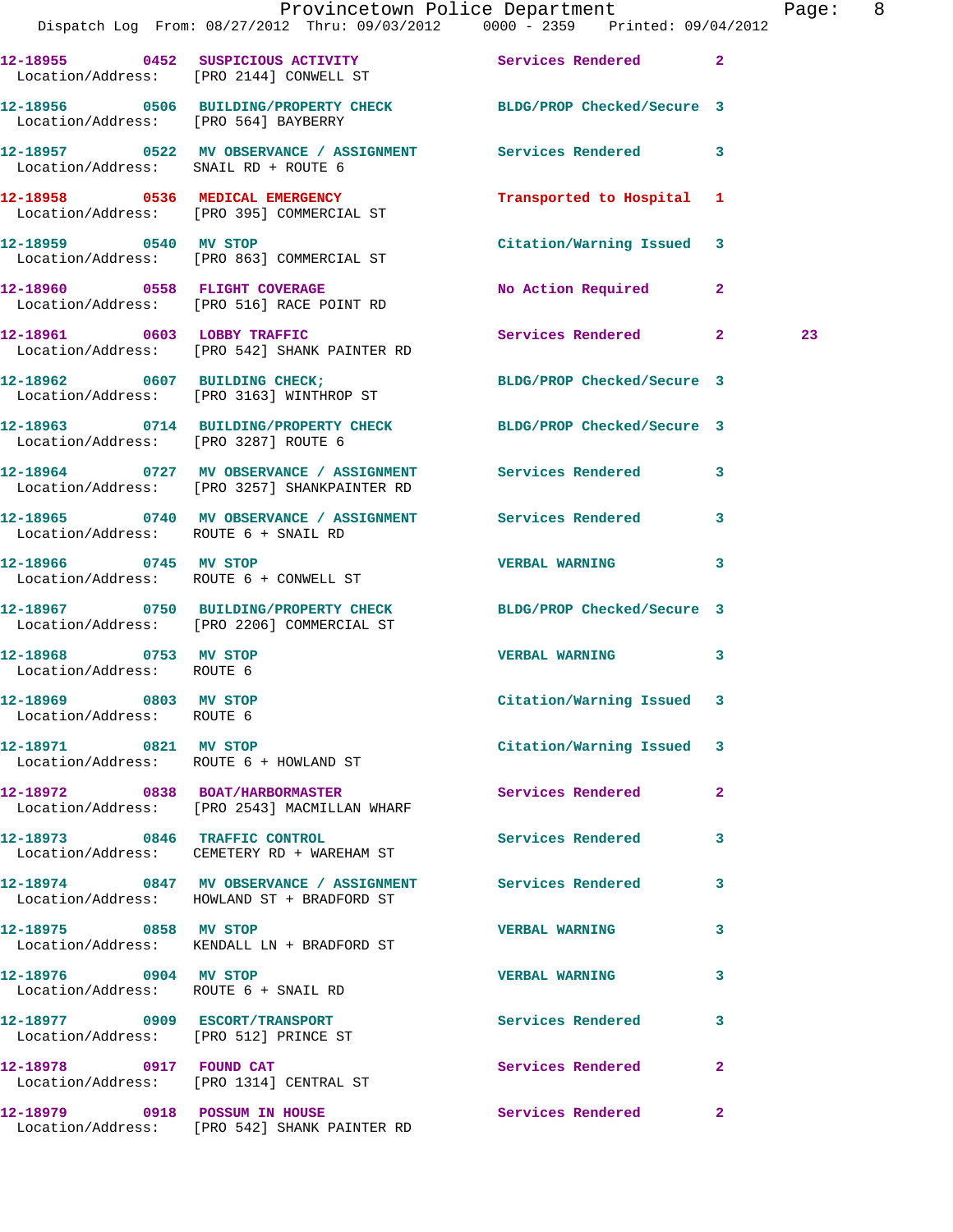| 12-18980 0921 MV COMPLAINT<br>Location/Address: [PRO 778] BROWNE ST |                                                                                                           | Services Rendered          | $\mathbf{2}$               |
|---------------------------------------------------------------------|-----------------------------------------------------------------------------------------------------------|----------------------------|----------------------------|
| 12-18981 1015 LOST DOG                                              | Location/Address: [PRO 1479] JOHNSON ST                                                                   | Services Rendered          | $\mathbf{2}$               |
|                                                                     | 12-18982 1025 LOST MONEY CLIP/ID<br>Location/Address: [PRO 105] COMMERCIAL ST                             | <b>Services Rendered</b>   | 3                          |
| 12-18983 1046 MV ACCIDENT                                           | Location/Address: [PRO 3296] SHANK PAINTER RD                                                             | Services Rendered          | $\mathbf{1}$               |
|                                                                     | 12-18984 1047 PARKING COMPLAINT / GENERAL Services Rendered<br>Location/Address: [PRO 3121] COMMERCIAL ST |                            | 3                          |
| 12-18985 1101 LOOSE DOG<br>Location/Address: KILEY CT               |                                                                                                           | Could Not Locate           | $\overline{2}$             |
|                                                                     | 12-18986 1134 LOST SAMSUNG PHONE<br>Location/Address: [PRO 105] COMMERCIAL ST                             | <b>Services Rendered</b>   | $\overline{\phantom{a}}$ 3 |
| 12-18987 1235 MV ACCIDENT<br>Refer To Accident: 12-68-AC            | Location/Address: BROWNE ST + SHANK PAINTER RD                                                            | Transported to Hospital 1  |                            |
| 12-18989 1238 BARKING DOG                                           | Location/Address: [PRO 1279] ATLANTIC AVE                                                                 | Services Rendered 2        |                            |
|                                                                     | 12-18988 1243 MEDICAL EMERGENCY<br>Location/Address: [PRO 1886] RACE POINT RD                             | Services Rendered          | 1                          |
|                                                                     | 12-18990 1407 PARKING COMPLAINT / GENERAL Services Rendered<br>Location/Address: [PRO 2577] BRADFORD ST   |                            | 3                          |
| 12-18991 1435 DOG IN CAR                                            | Location/Address: [PRO 2520] PRINCE ST                                                                    | Services Rendered          | $\mathbf{2}$               |
| 12-18992 1439 COMPLAINT                                             | Location/Address: [PRO 542] SHANK PAINTER RD                                                              | Services Rendered          | 3                          |
|                                                                     | 12-18993 1455 MEDICAL EMERGENCY<br>Location/Address: [PRO 542] SHANK PAINTER RD                           | Services Rendered 1        |                            |
|                                                                     | 12-18994 1534 MEDICAL EMERGENCY<br>Location/Address: [PRO 3579] RACE POINT RD                             | Transported to Hospital 1  |                            |
|                                                                     | 12-18995 1543 BUILDING/PROPERTY CHECK<br>Location/Address: [PRO 2494] BRADFORD ST                         | BLDG/PROP Checked/Secure 3 |                            |
|                                                                     | 12-18996 1548 BUILDING/PROPERTY CHECK<br>Location/Address: [PRO 2898] JEROME SMITH RD                     | BLDG/PROP Checked/Secure 3 |                            |
| 12-18999 1615 COMPLAINT                                             | Location/Address: [PRO 1245] SEASHORE PARK DR                                                             | Services Rendered          | 3                          |
| 12-19001                                                            | 1652 FIRE, STRUCTURE<br>Location/Address: [PRO 3633] COMMERCIAL ST                                        | Extinguished               | $\mathbf{1}$               |
| 12-19004 1851 HARASSMENT                                            | Location/Address: [PRO 542] SHANK PAINTER RD                                                              | Services Rendered          | $\mathbf{2}$               |
| 12-19002 1928 MV STOP                                               | Location: [PRO 3431] LOPES SQUARE                                                                         | <b>VERBAL WARNING</b>      | 3                          |
|                                                                     | 12-19003 1934 LARCENY /FORGERY/ FRAUD<br>Location/Address: [PRO 3259] MACMILLAN WHARF                     | <b>Services Rendered</b>   | $\mathbf{2}$               |
|                                                                     | 12-19005 2003 BUILDING/PROPERTY CHECK<br>Location/Address: [PRO 444] HIGH POLE HILL                       | BLDG/PROP Checked/Secure 3 |                            |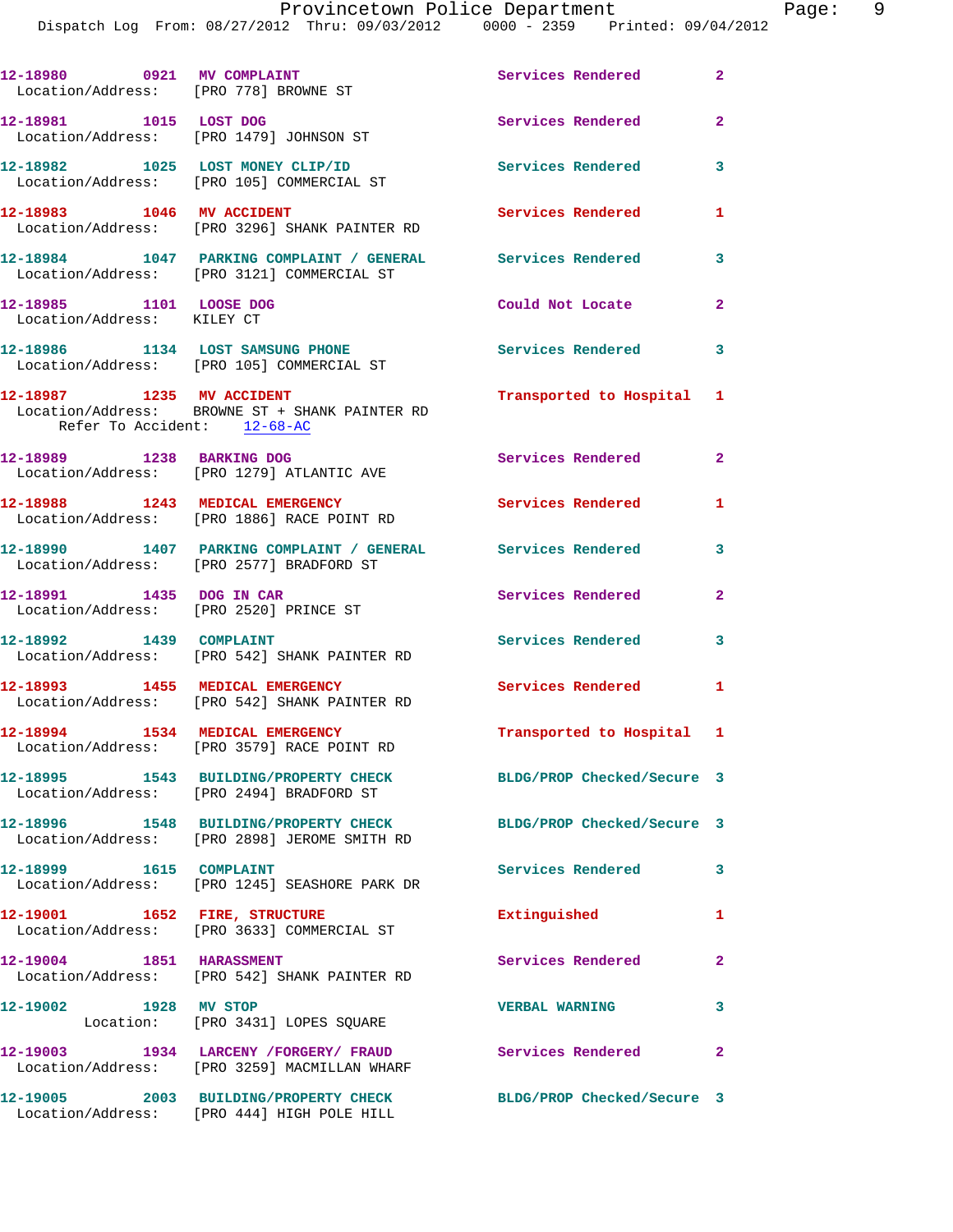|                                                               | Provincetown Police Department<br>Dispatch Log From: 08/27/2012 Thru: 09/03/2012 0000 - 2359 Printed: 09/04/2012                     |                            |              | Page |
|---------------------------------------------------------------|--------------------------------------------------------------------------------------------------------------------------------------|----------------------------|--------------|------|
|                                                               | 12-19006 2011 BUILDING/PROPERTY CHECK BLDG/PROP Checked/Secure 3<br>Location/Address: [PRO 526] RYDER ST EXT                         |                            |              |      |
|                                                               | 12-19007 2022 MV STOP<br>Location/Address: [PRO 43] BRADFORD ST                                                                      | <b>VERBAL WARNING</b>      | 3            |      |
|                                                               | 12-19008 2044 MV OBSERVANCE / ASSIGNMENT Services Rendered 3<br>Location/Address: [PRO 3670] SHANK PAINTER RD                        |                            |              |      |
| 12-19009 2048 MV STOP                                         | Location/Address: [PRO 530] SHANK PAINTER RD                                                                                         | <b>VERBAL WARNING</b>      | 3            |      |
|                                                               | 12-19010 2049 BUILDING/PROPERTY CHECK BLDG/PROP Checked/Secure 3<br>Location/Address: [PRO 2206] COMMERCIAL ST                       |                            |              |      |
|                                                               | 12-19011 2100 BUILDING/PROPERTY CHECK BLDG/PROP Checked/Secure 3<br>Location/Address: [PRO 105] COMMERCIAL ST                        |                            |              |      |
|                                                               | 12-19013 2107 ASSIST AGENCY / MUTUAL AID Services Rendered 3<br>Location/Address: [PRO 542] SHANK PAINTER RD                         |                            |              |      |
| 12-19012 2108 MV STOP<br>Location/Address: [PRO 2513] ROUTE 6 |                                                                                                                                      | <b>VERBAL WARNING</b>      | 3            |      |
| 12-19014 2116 MV STOP                                         | Location/Address: [PRO 2513] ROUTE 6                                                                                                 | Citation/Warning Issued 3  |              |      |
| Location/Address: [PRO 564] BAYBERRY                          | 12-19015 2129 BUILDING/PROPERTY CHECK BLDG/PROP Checked/Secure 3                                                                     |                            |              |      |
|                                                               | 12-19016 2143 PARKING COMPLAINT / GENERAL Services Rendered<br>Location/Address: [PRO 3588] COMMERCIAL ST                            |                            | 3            |      |
|                                                               | 12-19017 2145 MV STOP<br>Location/Address: [PRO 2484] BRADFORD ST                                                                    | <b>VERBAL WARNING</b>      | 3            |      |
| 12-19018 2151 MV STOP                                         | Location/Address: BRADFORD ST + DYER ST                                                                                              | <b>VERBAL WARNING</b>      | 3            |      |
|                                                               | 12-19019 2201 BUILDING/PROPERTY CHECK BLDG/PROP Checked/Secure 3<br>Location/Address: [PRO 105] COMMERCIAL ST                        |                            |              |      |
| Location/Address: [PRO 512] PRINCE ST                         | 12-19020 2236 BUILDING/PROPERTY CHECK                                                                                                | BLDG/PROP Checked/Secure 3 |              |      |
| Location/Address: [PRO 569] WINSLOW ST                        | 12-19021 2238 BUILDING/PROPERTY CHECK BLDG/PROP Checked/Secure 3                                                                     |                            |              |      |
| For Date: $08/30/2012$ - Thursday                             |                                                                                                                                      |                            |              |      |
| Location/Address: [PRO 3259] MACMILLAN                        | 12-19023 0007 BUILDING/PROPERTY CHECK BLDG/PROP Checked/Secure 3                                                                     |                            |              |      |
|                                                               | 12-19024 0008 DOMESTIC DISTURBANCE/ASSAULT Arrest(s) Made<br>Location/Address: [PRO 105] COMMERCIAL ST<br>Refer To Arrest: 12-295-AR |                            | $\mathbf{1}$ |      |
|                                                               | 12-19025 0051 MEDICAL EMERGENCY<br>Location/Address: [PRO 542] SHANK PAINTER RD                                                      | <b>Services Rendered</b>   | 1            |      |
| 12-19026 0132 LOBBY TRAFFIC                                   | Location/Address: [PRO 542] SHANK PAINTER RD                                                                                         | Services Rendered          | $\mathbf{2}$ | 36   |
|                                                               | 12-19027 0218 BUILDING/PROPERTY CHECK BLDG/PROP Checked/Secure 3                                                                     |                            |              |      |

Location/Address: [PRO 440] HARRY KEMP WAY

Location/Address: [PRO 569] WINSLOW ST

**12-19028 0222 BUILDING/PROPERTY CHECK BLDG/PROP Checked/Secure 3** 

**12-19029 0231 BUILDING/PROPERTY CHECK BLDG/PROP Checked/Secure 3** 

age: 10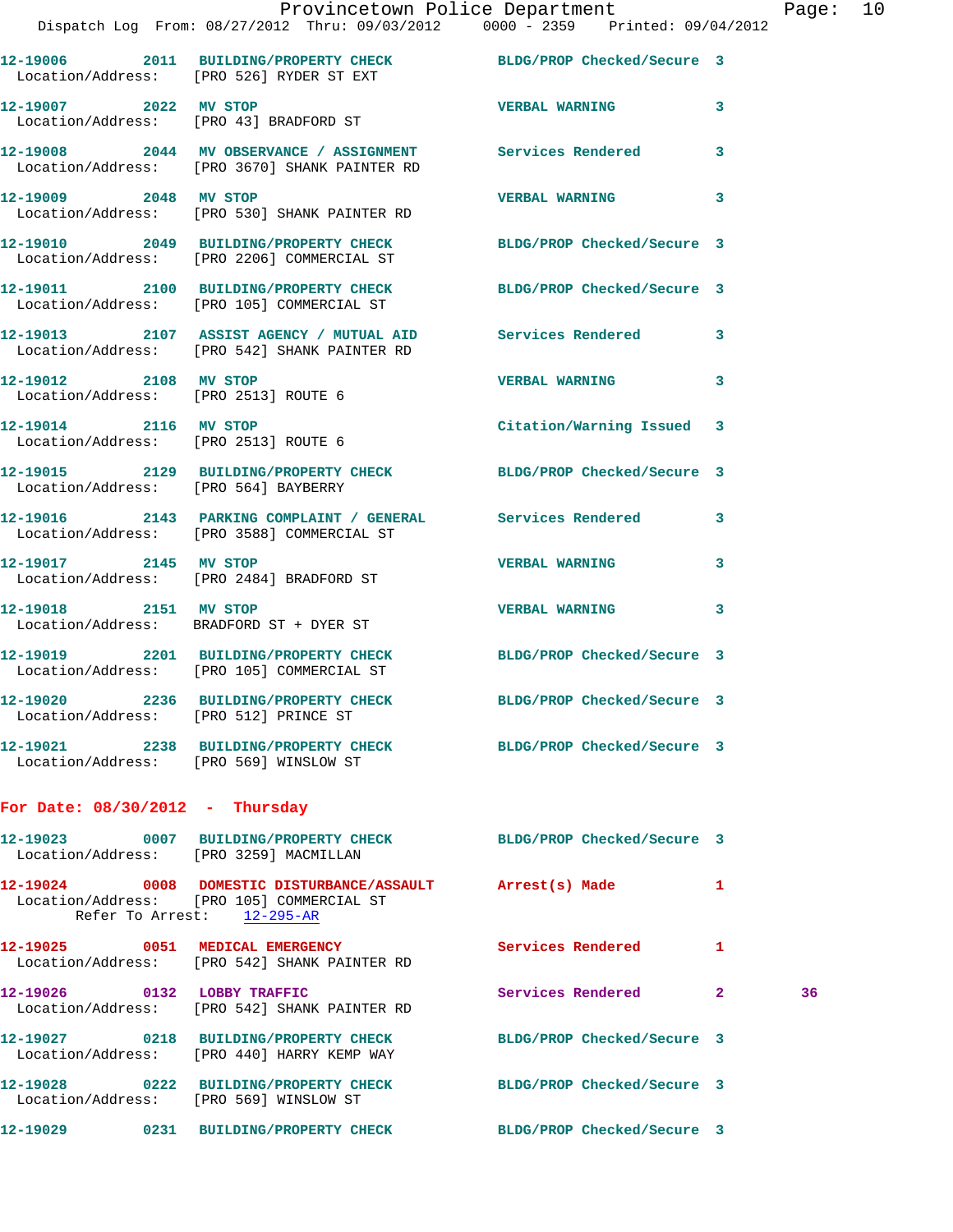|                                                                      | Dispatch Log From: 08/27/2012 Thru: 09/03/2012 0000 - 2359 Printed: 09/04/2012                               | Provincetown Police Department |                         | Page: 11 |  |
|----------------------------------------------------------------------|--------------------------------------------------------------------------------------------------------------|--------------------------------|-------------------------|----------|--|
| Location/Address: [PRO 569] WINSLOW ST                               |                                                                                                              |                                |                         |          |  |
| Location/Address: [PRO 16] BRADFORD ST                               | 12-19030 0236 BUILDING/PROPERTY CHECK BLDG/PROP Checked/Secure 3                                             |                                |                         |          |  |
| Location/Address: [PRO 3287] ROUTE 6                                 | 12-19031 0426 BUILDING CHECK; WITHOUT DISC. BLDG/PROP Checked/Secure 3                                       |                                |                         |          |  |
|                                                                      | 12-19033 0558 AIRCRAFT-FLIGHT COV./UNS M/V Services Rendered 2<br>Location/Address: [PRO 516] RACE POINT RD  |                                |                         | 5        |  |
|                                                                      | 12-19034 0614 BUILDING/PROPERTY CHECK BLDG/PROP Checked/Secure 3<br>Location/Address: [PRO 3163] WINTHROP ST |                                |                         |          |  |
|                                                                      | 12-19035 0730 H/M ON/OFF DUTY<br>Location/Address: [PRO 3259] MACMILLAN WHARF                                | Services Rendered 2            |                         |          |  |
| Location/Address: [PRO 3222] ALDEN ST                                | 12-19036 0744 MEDICAL EMERGENCYDOT                                                                           | Transported to Hospital 1      |                         |          |  |
| 12-19037 0827 COMPLAINT<br>Location/Address: COMMERCIAL ST           |                                                                                                              | SPOKEN TO                      | $\mathbf{3}$            |          |  |
|                                                                      | 12-19038 0945 PARKING GATE<br>Location/Address: [PRO 526] RYDER ST EXT                                       | Services Rendered 3            |                         |          |  |
|                                                                      | 12-19039 0946 STREET SWEEP TOW<br>Location/Address: [PRO 128] COMMERCIAL ST                                  | <b>Vehicle Towed</b>           | 3                       |          |  |
|                                                                      | 12-19040 0949 STREET SWEEP TOW<br>Location/Address: [PRO 2130] COMMERCIAL ST                                 | Vehicle Towed                  | $\overline{\mathbf{3}}$ |          |  |
|                                                                      | 12-19041 1017 FIRE, OTHER<br>Location/Address: [PRO 3589] COMMERCIAL ST                                      | No Action Required 1           |                         |          |  |
|                                                                      | 12-19042 1210 MEDICAL EMERGENCY<br>Location/Address: [PRO 3259] MACMILLAN WHARF                              | Transported to Hospital 1      |                         |          |  |
| 12-19044 1253 911 GENERAL                                            | Location/Address: [PRO 348] COMMERCIAL ST                                                                    | SPOKEN TO AND THE SPOKEN TO    | $\mathbf{1}$            |          |  |
| 12-19045 1300 COMPLAINT<br>Location/Address: SHANKPAINTER RD         |                                                                                                              | No Action Required 3           |                         |          |  |
|                                                                      | 12-19046 1346 MEDICAL EMERGENCY/DOT<br>Location/Address: [PRO 440] HARRY KEMP WAY                            | Transported to Hospital 1      |                         |          |  |
|                                                                      | 12-19048 1400 PARK, WALK & TALK<br>Location/Address: [PRO 105] COMMERCIAL ST                                 | Services Rendered              | $\mathbf{2}$            |          |  |
|                                                                      | 12-19049   1410   ANIMAL CALL<br>Location/Address: [PRO 526] RYDER ST EXT                                    | Services Rendered              | $\mathbf{2}$            |          |  |
|                                                                      | 12-19050 1431 BIKE GENERAL<br>Location/Address: [PRO 2577] BRADFORD ST                                       | Services Rendered              | $\mathbf{2}$            |          |  |
|                                                                      | 12-19051 1454 MEDICAL EMERGENCY<br>Location/Address: [PRO 2230] COMMERCIAL ST                                | Transported to Hospital 1      |                         |          |  |
|                                                                      | 12-19052 1522 BIKE VS PEDESTRIAN<br>Location/Address: [PRO 3619] COMMERCIAL ST                               | Transported to Hospital 1      |                         |          |  |
|                                                                      | 12-19053 1612 BUILDING/PROPERTY CHECK<br>Location/Address: [PRO 2898] JEROME SMITH RD                        | BLDG/PROP Checked/Secure 3     |                         |          |  |
| 12-19055 1633 ASSIST CITIZEN<br>Location/Address: [PRO 3440] ROUTE 6 |                                                                                                              | Services Rendered 3            |                         |          |  |
|                                                                      | 12-19054 1634 MV OBSERVANCE / ASSIGNMENT Services Rendered<br>Location/Address: [PRO 3257] SHANKPAINTER RD   |                                | $\mathbf{3}$            |          |  |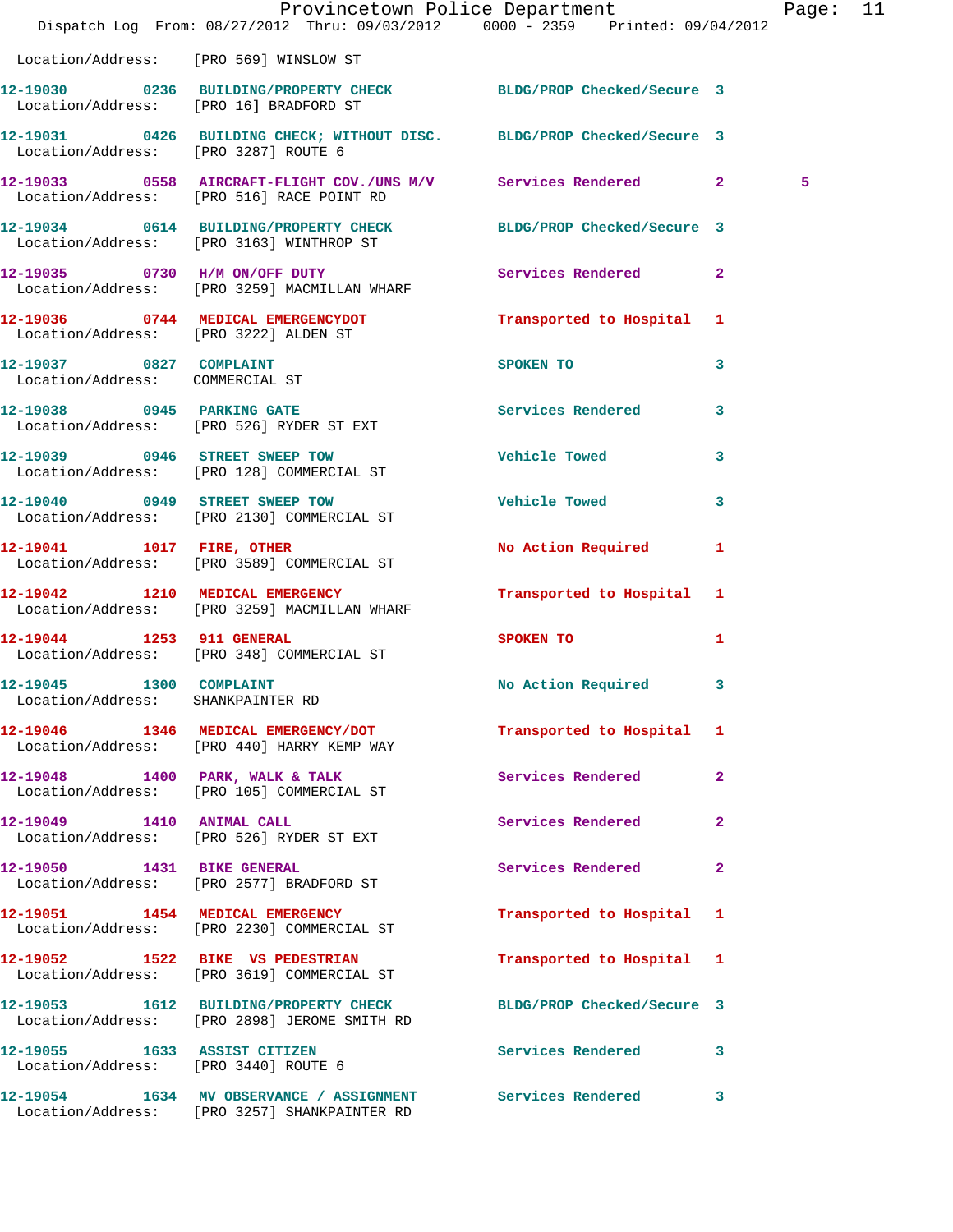|                                                               |                                                                                                                     | Provincetown Police Department<br>Dispatch Log From: 08/27/2012 Thru: 09/03/2012 0000 - 2359 Printed: 09/04/2012 | Page: 12 |
|---------------------------------------------------------------|---------------------------------------------------------------------------------------------------------------------|------------------------------------------------------------------------------------------------------------------|----------|
|                                                               | 12-19056 1718 COMPLAINT<br>Location/Address: [PRO 802] COMMERCIAL ST                                                | SPOKEN TO 3                                                                                                      |          |
|                                                               | 12-19057 1825 MV ACCIDENT 12-19057 No Action Required 1<br>Location/Address: RYDER ST + BRADFORD ST                 |                                                                                                                  |          |
|                                                               | 12-19058 1838 PARKING COMPLAINT / GENERAL Services Rendered<br>Location/Address: OAK DR                             | $\mathbf{3}$                                                                                                     |          |
| 12-19059 1857 WIRE VS KITE<br>Location/Address: RYDER ST EXT  |                                                                                                                     | Services Rendered 2                                                                                              |          |
|                                                               | 12-19061 1927 BUILDING CHECK; ALL IN ORDER BLDG/PROP Checked/Secure 3<br>Location/Address: [PRO 175] COMMERCIAL ST  |                                                                                                                  |          |
|                                                               | 12-19062 1934 BUILDING CHECK; ALL IN ORDER BLDG/PROP Checked/Secure 3<br>Location/Address: [PRO 2500] COMMERCIAL ST |                                                                                                                  |          |
| 12-19063 1935 MV DISABLED                                     | Location/Address: RACE POINT RD                                                                                     | Services Rendered 2                                                                                              |          |
|                                                               | 12-19064 1938 COMPLAINT<br>Location/Address: [PRO 542] SHANK PAINTER RD                                             | Services Rendered 3                                                                                              |          |
| Refer To Accident: 12-69-AC                                   | 12-19065 1945 MV VS BIKE<br>Location/Address: HARRY KEMP WAY + CONWELL ST                                           | <b>PATIENT REFUSAL 1</b>                                                                                         |          |
| Location/Address: COMMERCIAL ST                               | 12-19066 1952 NOISE COMPLAINT No Action Required 3                                                                  |                                                                                                                  |          |
| Location/Address: [PRO 2] ALDEN ST                            | 12-19067 2006 BUILDING/PROPERTY CHECK BLDG/PROP Checked/Secure 3                                                    |                                                                                                                  |          |
|                                                               | 12-19068 2038 BUILDING/PROPERTY CHECK BLDG/PROP Checked/Secure 3<br>Location/Address: [PRO 182] COMMERCIAL ST       |                                                                                                                  |          |
|                                                               | 12-19069 2039 BUILDING CHECK; ALL IN ORDER BLDG/PROP Checked/Secure 3<br>Location/Address: [PRO 1780] JOHNSON ST    |                                                                                                                  |          |
| Location/Address: [PRO 16] BRADFORD ST                        | 12-19070 2046 BUILDING/PROPERTY CHECK BLDG/PROP Checked/Secure 3                                                    |                                                                                                                  |          |
| 12-19071 2057 MV STOP                                         | Location/Address: [PRO 537] SHANK PAINTER RD                                                                        | <b>VERBAL WARNING</b><br>3                                                                                       |          |
| 12-19072 2103 MV STOP                                         | Location/Address: [PRO 3004] BRADFORD ST                                                                            | <b>VERBAL WARNING</b><br>3                                                                                       |          |
|                                                               | 12-19073 2109 MV OBSERVANCE / ASSIGNMENT Services Rendered 3<br>Location/Address: BRADFORD ST + HOWLAND ST          |                                                                                                                  |          |
|                                                               | 12-19074 2113 BUILDING CHECK<br>Location/Address: [PRO 1638] COMMERCIAL ST                                          | BLDG/PROP Checked/Secure 3                                                                                       |          |
| 12-19075 2132 MV STOP                                         | Location/Address: [PRO 2395] BRADFORD ST                                                                            | VERBAL WARNING 3                                                                                                 |          |
| Location/Address: COMMERCIAL ST                               | 12-19077 2141 STOLEN LOST WALLET/BAG No Action Required 3                                                           |                                                                                                                  |          |
| 12-19076 2146 MV STOP                                         | Location: [PRO 3431] LOPES SQUARE                                                                                   | <b>VERBAL WARNING</b><br>3                                                                                       |          |
| 12-19078 2153 MV STOP<br>Location/Address: ROUTE 6 + SNAIL RD |                                                                                                                     | <b>VERBAL WARNING</b><br>3                                                                                       |          |
| 12-19079 2155 MV STOP                                         | Location/Address: ROUTE 6 + SNAIL RD                                                                                | <b>VERBAL WARNING</b><br>3                                                                                       |          |
|                                                               | 12-19080 2200 BUILDING/PROPERTY CHECK BLDG/PROP Checked/Secure 3                                                    |                                                                                                                  |          |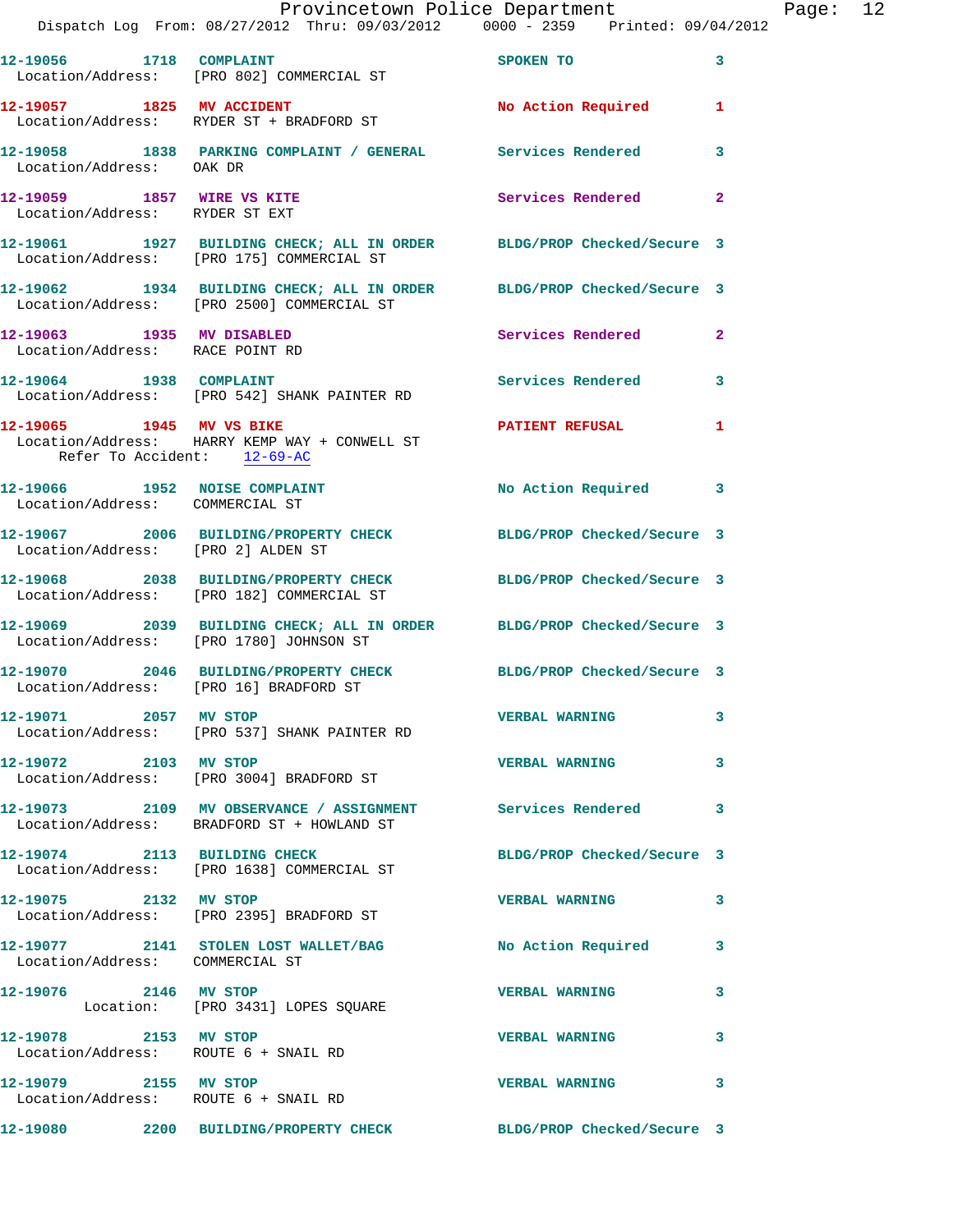|                                 |                                                                                                                    | Provincetown Police Department |   | Page: 13 |  |
|---------------------------------|--------------------------------------------------------------------------------------------------------------------|--------------------------------|---|----------|--|
|                                 | Dispatch Log From: 08/27/2012 Thru: 09/03/2012 0000 - 2359 Printed: 09/04/2012                                     |                                |   |          |  |
|                                 | Location/Address: [PRO 519] RACE POINT RD                                                                          |                                |   |          |  |
|                                 | 12-19081 2208 MEDICAL EMERGENCY Transported to Hospital 1<br>Location/Address: [PRO 1419] PLEASANT ST              |                                |   |          |  |
|                                 | 12-19082 2223 FOLLOW UP<br>Location/Address: [PRO 210] COMMERCIAL ST                                               | Services Rendered 2            |   |          |  |
|                                 | 12-19083 2235 BUILDING CHECK; ALL IN ORDER BLDG/PROP Checked/Secure 3<br>Location/Address: [PRO 204] COMMERCIAL ST |                                |   |          |  |
|                                 | 12-19084 2255 COMPLAINT/STOLEN PROPERTY<br>Location/Address: [PRO 2543] MACMILLAN WHARF                            | No Action Required 3           |   |          |  |
|                                 | 12-19085 2322 MEDICAL EMERGENCY PATIENT REFUSAL 1<br>Location/Address: [PRO 70] BRADFORD ST EXT                    |                                |   |          |  |
|                                 | 12-19087 2323 COMPLAINT-STOLEN BAG Services Rendered 3<br>Location/Address: [PRO 204] COMMERCIAL ST                |                                |   |          |  |
|                                 | 12-19086 2326 BUILDING/PROPERTY CHECK BLDG/PROP Checked/Secure 3<br>Location/Address: [PRO 444] HIGH POLE          |                                |   |          |  |
|                                 | 12-19088 2331 BUILDING/PROPERTY CHECK BLDG/PROP Checked/Secure 3<br>Location/Address: [PRO 2543] MACMILLAN         |                                |   |          |  |
|                                 | 12-19089 2332 BUILDING/PROPERTY CHECK BLDG/PROP Checked/Secure 3<br>Location/Address: [PRO 1646] WINSLOW ST        |                                |   |          |  |
|                                 | 12-19090 2336 MEDICAL EMERGENCY Transported to Hospital 1<br>Location/Address: [PRO 442] HARRY KEMP WAY            |                                |   |          |  |
|                                 | 12-19091 2354 MV OBSERVANCE / ASSIGNMENT Services Rendered 3<br>Location/Address: HOWLAND ST + BRADFORD ST         |                                |   |          |  |
| For Date: $08/31/2012$ - Friday |                                                                                                                    |                                |   |          |  |
|                                 | 12-19092 0006 LOBBY TRAFFIC<br>Location/Address: [PRO 542] SHANK PAINTER RD                                        | Services Rendered 2            |   | 29       |  |
|                                 | 12-19093 0024 MV OBSERVANCE / ASSIGNMENT No Action Required 3<br>Location/Address: BRADFORD ST + RYDER ST          |                                |   |          |  |
|                                 | 12-19094 0031 NOISE COMPLAINT<br>Location/Address: [PRO 85] COMMERCIAL ST                                          | <b>VERBAL WARNING</b>          | 3 |          |  |
| 12-19095 0032 MV STOP           | Location/Address: [PRO 731] BRADFORD ST                                                                            | <b>VERBAL WARNING</b>          | 3 |          |  |
| 12-19096 0040 MV STOP           | Location/Address: [PRO 731] BRADFORD ST                                                                            | <b>VERBAL WARNING</b>          | 3 |          |  |
| 12-19097 0050 MV STOP           | Location/Address: [PRO 2489] BRADFORD ST                                                                           | VERBAL WARNING 3               |   |          |  |
|                                 | 12-19098 0056 ALARM - GENERAL<br>Location/Address: [PRO 1355] COMMERCIAL ST                                        | BLDG/PROP Checked/Secure 1     |   |          |  |
|                                 | 12-19099 0120 NOISE COMPLAINT<br>Location/Address: [PRO 85] COMMERCIAL ST                                          | VERBAL WARNING 3               |   |          |  |
|                                 | 12-19101 0127 LOST WALLET/RETURNED No Action Required 3<br>Location/Address: [PRO 542] SHANK PAINTER RD            |                                |   |          |  |
|                                 | 12-19102 0152 BUILDING CHECK; ALL IN ORDER BLDG/PROP Checked/Secure 3<br>Location/Address: [PRO 488] MAYFLOWER AVE |                                |   |          |  |
|                                 | 12-19103 0153 BUILDING/PROPERTY CHECK BLDG/PROP Checked/Secure 3<br>Location/Address: [PRO 341] COMMERCIAL ST      |                                |   |          |  |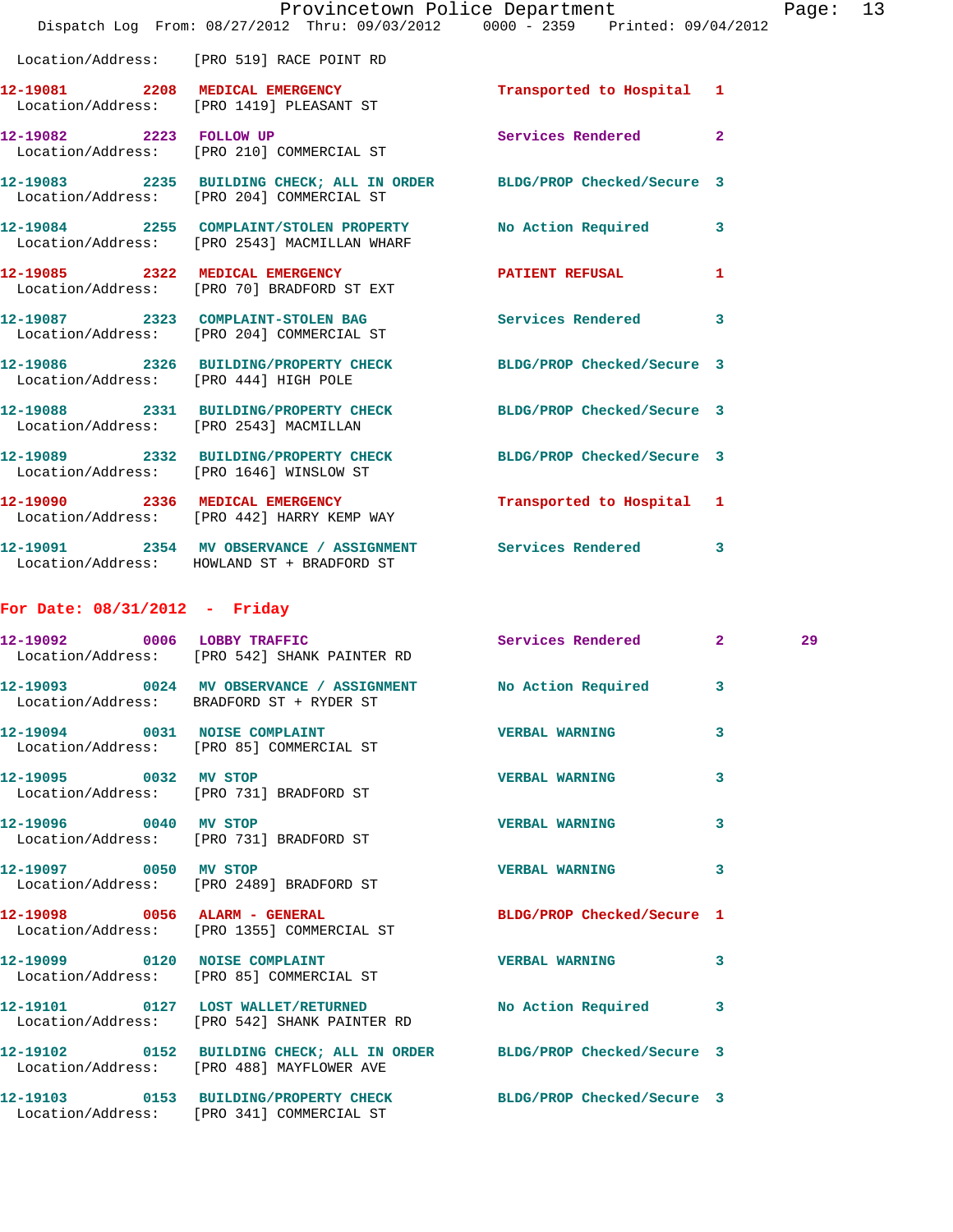|                                                               | Provincetown Police Department<br>Dispatch Log From: 08/27/2012 Thru: 09/03/2012 0000 - 2359 Printed: 09/04/2012 |                           |                         | Page: 14 |  |
|---------------------------------------------------------------|------------------------------------------------------------------------------------------------------------------|---------------------------|-------------------------|----------|--|
|                                                               |                                                                                                                  |                           |                         |          |  |
|                                                               | 12-19104 0250 BUILDING/PROPERTY CHECK BLDG/PROP Checked/Secure 3<br>Location/Address: [PRO 2539] RYDER ST        |                           |                         |          |  |
|                                                               | 12-19105 0502 BUILDING/PROPERTY CHECK BLDG/PROP Checked/Secure 3<br>Location/Address: [PRO 3296] SHANKPAINTER RD |                           |                         |          |  |
|                                                               | 12-19106 0524 BUILDING/PROPERTY CHECK BLDG/PROP Checked/Secure 3<br>Location/Address: [PRO 545] SHANK PAINTER RD |                           |                         |          |  |
|                                                               | 12-19107 0525 BUILDING/PROPERTY CHECK BLDG/PROP Checked/Secure 3<br>Location/Address: [PRO 2898] JEROME SMITH RD |                           |                         |          |  |
|                                                               | 12-19108 0545 BUILDING/PROPERTY CHECK BLDG/PROP Checked/Secure 3<br>Location/Address: [PRO 2483] COMMERCIAL ST   |                           |                         |          |  |
|                                                               | 12-19109 0553 FLIGHT COVERAGE<br>Location/Address: [PRO 516] RACE POINT RD                                       | Services Rendered 2       |                         | 6        |  |
|                                                               | 12-19110 0604 MV OBSERVANCE / ASSIGNMENT Services Rendered 3<br>Location/Address: BRADFORD ST + STANDISH ST      |                           |                         |          |  |
|                                                               | 12-19111 0724 BUILDING/PROPERTY CHECK BLDG/PROP Checked/Secure 3<br>Location/Address: [PRO 3317] CEMETERY RD     |                           |                         |          |  |
|                                                               | 12-19112 0727 H/M ON/OFF DUTY<br>Location/Address: [PRO 3259] MACMILLAN WHARF                                    | Services Rendered 2       |                         |          |  |
| 12-19113 0736 MV STOP<br>Location/Address: [PRO 2513] ROUTE 6 |                                                                                                                  | No Action Required        | $\overline{\mathbf{3}}$ |          |  |
|                                                               | 12-19114 0750 MV OBSERVANCE / ASSIGNMENT<br>Location/Address: SHANK PAINTER RD + JEROME SMITH RD                 | No Action Required 3      |                         |          |  |
|                                                               | 12-19115 0805 MV STOP<br>Location/Address: [PRO 2097] CAPTAIN BERTIE RD                                          | <b>VERBAL WARNING</b>     | 3                       |          |  |
| 12-19116 0910 DOG COMPLAINT                                   | Location/Address: [PRO 3260] BRADFORD ST EXT                                                                     | Services Rendered         | $\mathbf{2}$            |          |  |
| Location/Address: WEBSTER PL                                  | 12-19117 0924 SUSPICIOUS ACTIVITY Services Rendered                                                              |                           | $\mathbf{2}$            |          |  |
| Location/Address: [PRO 2521] ROUTE 6                          | 12-19118 0932 MV OBSERVANCE / ASSIGNMENT Services Rendered                                                       |                           |                         |          |  |
| 12-19119 0939 MV STOP<br>Location/Address: [PRO 2479] ROUTE 6 |                                                                                                                  | <b>VERBAL WARNING</b>     | $\mathbf{3}$            |          |  |
| Location/Address: [PRO 3440] ROUTE 6                          | 12-19120 0947 MV OBSERVANCE / ASSIGNMENT Services Rendered 3                                                     |                           |                         |          |  |
|                                                               | 12-19121 0951 FOUND MA LIC<br>Location/Address: [PRO 542] SHANK PAINTER RD                                       | Services Rendered         | 3                       |          |  |
| 12-19122 1038 FOLLOW UP                                       | Location/Address: [PRO 182] COMMERCIAL ST                                                                        | Services Rendered 2       |                         |          |  |
|                                                               | 12-19123 1047 BUILDING/PROPERTY CHECK BLDG/PROP Checked/Secure 3<br>Location/Address: [PRO 2898] JEROME SMITH RD |                           |                         |          |  |
| 12-19124 1048 B & E BURGLARY                                  | Location/Address: [PRO 1550] COMMERCIAL ST                                                                       | SPOKEN TO                 | $\mathbf{2}$            |          |  |
|                                                               | 12-19125 1101 MEDICAL EMERGENCY/DOT<br>Location/Address: [PRO 440] HARRY KEMP WAY                                | Transported to Hospital 1 |                         |          |  |
| 12-19126 1110 BARKING DOG                                     | Location/Address: [PRO 2368] SHANK PAINTER RD                                                                    | Services Rendered 2       |                         |          |  |
|                                                               |                                                                                                                  | <b>VERBAL WARNING</b>     | $\mathbf{3}$            |          |  |

Location/Address: [PRO 2513] ROUTE 6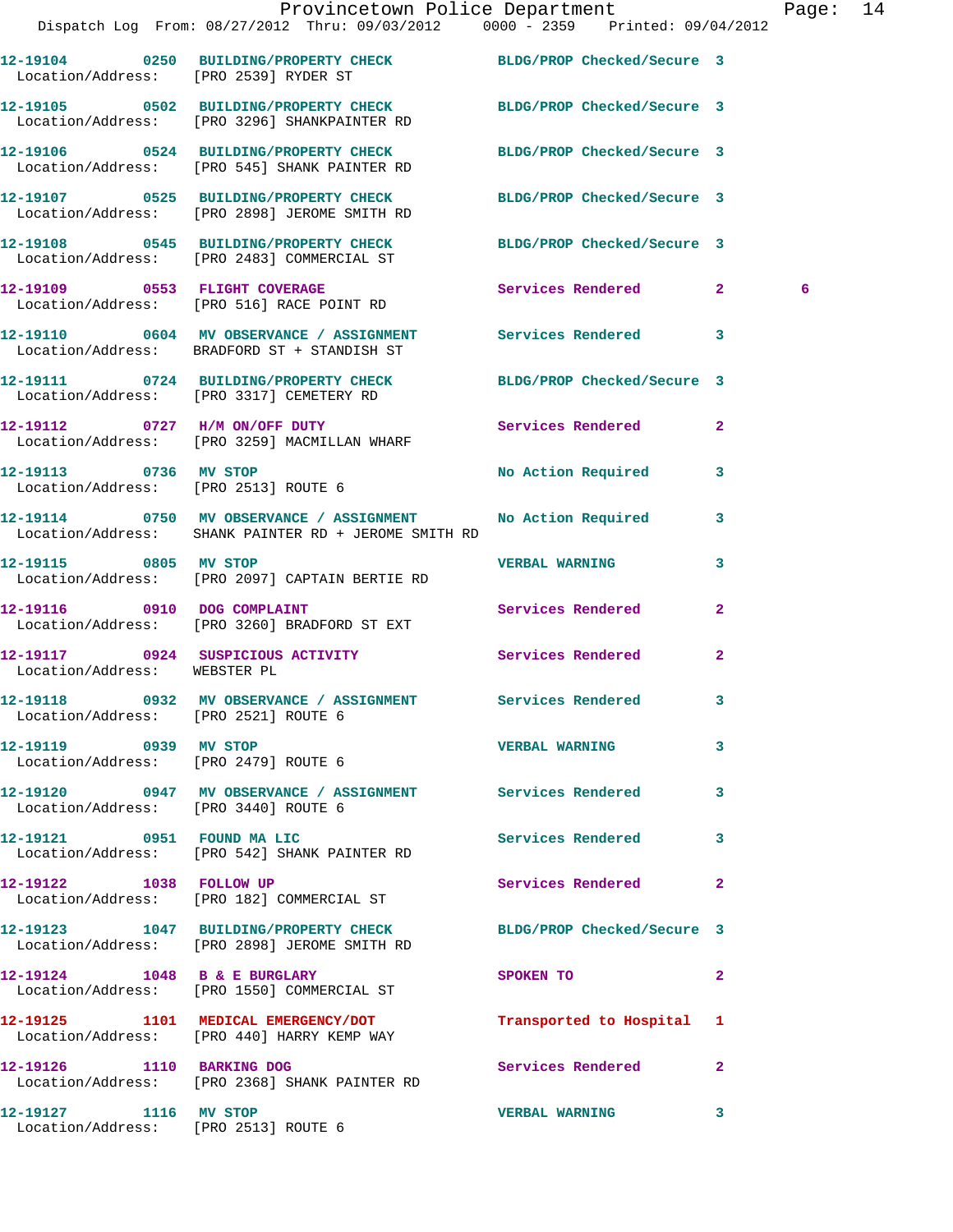| 12-19128 1123 HAZARDS                | Location: [PRO 3431] LOPES SQUARE                                                                                   | Services Rendered          | $\mathbf{2}$               |
|--------------------------------------|---------------------------------------------------------------------------------------------------------------------|----------------------------|----------------------------|
| Location/Address: CENTER ST          | 12-19129 1133 PARKING COMPLAINT / GENERAL Services Rendered 3                                                       |                            |                            |
|                                      | 12-19130 1253 MV COMPLAINT<br>  Location/Address: [PRO 542] SHANK PAINTER RD                                        | Services Rendered          | $\mathbf{2}$               |
| 12-19131 1338 MEDICAL EMERGENCY      | Location/Address: [PRO 2661] COMMERCIAL ST                                                                          | Transported to Hospital 1  |                            |
|                                      | 12-19132 1602 BOAT/HARBORMASTER<br>Location/Address: [PRO 2543] MACMILLAN WHARF                                     | No Action Required         | $\mathbf{2}$               |
|                                      | 12-19133 1612 BUILDING/PROPERTY CHECK<br>Location/Address: [PRO 2898] JEROME SMITH RD                               | BLDG/PROP Checked/Secure 3 |                            |
|                                      | 12-19134 1634 ASSIST CITIZEN<br>Location/Address: [PRO 795] COMMERCIAL ST                                           | SPOKEN TO                  | 3                          |
|                                      | 12-19135 1652 M/V IN HERRING COVE LOT Services Rendered 3                                                           |                            |                            |
| 12-19136 1708 MV ACCIDENT            | Location/Address: [PRO 2563] BRADFORD ST                                                                            | Services Rendered          | 1                          |
| 12-19137 1712 191 OUT OF TOWN        |                                                                                                                     | <b>Services Rendered</b>   | $\overline{\phantom{a}}$ 3 |
|                                      | 12-19138 1719 PARKING COMPLAINT / GENERAL Services Rendered<br>Location/Address: [PRO 1670] STANDISH ST             |                            | 3                          |
|                                      | 12-19139 1729 BUILDING/PROPERTY CHECK BLDG/PROP Checked/Secure 3<br>Location/Address: [PRO 3317] CEMETERY RD        |                            |                            |
|                                      | 12-19140 1801 FOUND CHANGE PURSE/RETURNED Services Rendered 3<br>Location/Address: [PRO 542] SHANK PAINTER RD       |                            |                            |
| Location/Address: [PRO 564] BAYBERRY | 12-19141 1836 BUILDING/PROPERTY CHECK                                                                               | BLDG/PROP Checked/Secure 3 |                            |
|                                      | 12-19142 1845 MEDFLIGHT MEDICAL EMERGENCY Taken/Referred to Other 1<br>Location/Address: [PRO 2543] MACMILLAN WHARF |                            |                            |
|                                      | 12-19143 1902 MEDICAL EMERGENCY<br>Location/Address: [PRO 2737] COMMERCIAL ST                                       | Transported to Hospital 1  |                            |
| Location/Address: COMMERCIAL ST      | 12-19144 1909 CHIMNEY SMOKE COMPLAINT                                                                               | <b>Services Rendered</b>   | $\mathbf{1}$               |
|                                      | 12-19145 1949 AIRCRAFT-LOW FLYING<br>Location/Address: [PRO 2543] MACMILLAN WHARF                                   | No Action Required         | $\mathbf{2}$               |
| 12-19146 2003 COMPLAINT              | Location/Address: [PRO 253] COMMERCIAL ST                                                                           | SPOKEN TO                  | 3                          |
| 12-19147 2049 FOUND PURSE            | Location/Address: [PRO 105] COMMERCIAL ST                                                                           | Services Rendered          | 3                          |
|                                      | 12-19148 2102 BUILDING/PROPERTY CHECK<br>Location/Address: [PRO 2206] COMMERCIAL ST                                 | BLDG/PROP Checked/Secure 3 |                            |
|                                      | 12-19150 2131 LARCENY / FORGERY / FRAUD<br>Location/Address: [PRO 2543] MACMILLAN WHARF                             | Services Rendered          | $\mathbf{2}$               |
|                                      | 12-19151 2137 BAR CHECK; ALL IN ORDER<br>Location/Address: [PRO 2737] COMMERCIAL ST                                 | No Action Required         | $\mathbf{2}$               |
|                                      | 12-19152 2150 BAR CHECK; ALL IN ORDER<br>Location/Address: [PRO 399] COMMERCIAL ST                                  | <b>No Action Required</b>  | $\mathbf{2}$               |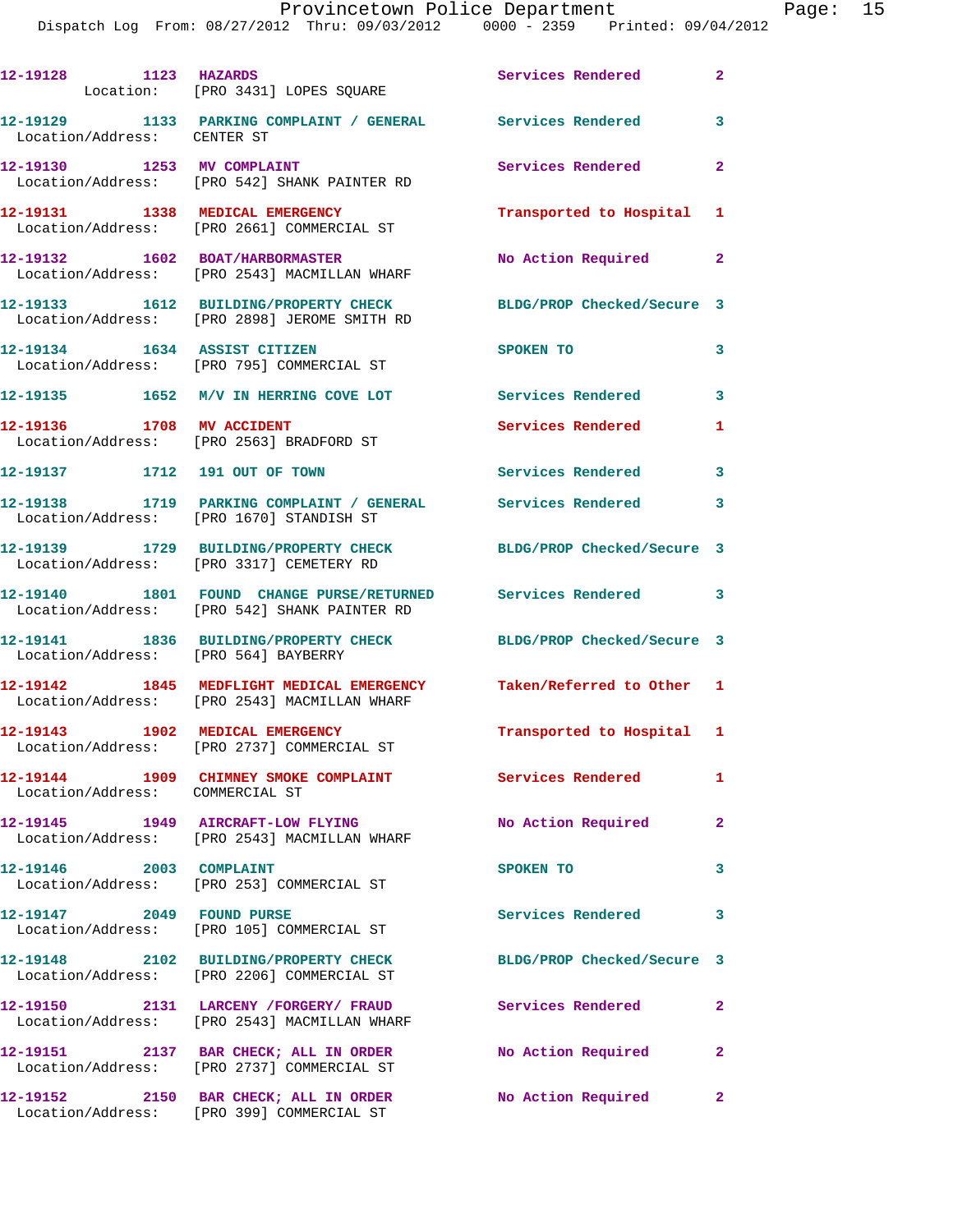| 10.10154 |      |                |                                                                                | Access and the Common Service of the Common Service of the Common Service of the Common Service of the Common Service of the Common Service of the Common Service of the Common Service of the Common Service of the Common Se |       |
|----------|------|----------------|--------------------------------------------------------------------------------|--------------------------------------------------------------------------------------------------------------------------------------------------------------------------------------------------------------------------------|-------|
| 12-19153 | 2219 | <b>ASSAULT</b> | Location/Address: [PRO 1550] COMMERCIAL ST                                     | Services Rendered                                                                                                                                                                                                              |       |
|          |      |                | Dispatch Log From: 08/27/2012 Thru: 09/03/2012 0000 - 2359 Printed: 09/04/2012 |                                                                                                                                                                                                                                |       |
|          |      |                | PLOVINCELOWN POILCE DEPALLMENT                                                 |                                                                                                                                                                                                                                | raye. |

|                                                               | Location/Address: [PRO 1550] COMMERCIAL ST                                                                          |                            |                |    |
|---------------------------------------------------------------|---------------------------------------------------------------------------------------------------------------------|----------------------------|----------------|----|
|                                                               | 12-19154 2228 MEDICAL EMERGENCY<br>Location/Address: [PRO 1257] COMMERCIAL ST                                       | Services Rendered 1        |                |    |
|                                                               | 12-19155 2252 DISORDERLY<br>Location/Address: [PRO 183] COMMERCIAL ST                                               | <b>SPOKEN TO</b>           | $\overline{2}$ |    |
|                                                               | 12-19157 2318 MV DISABLED-LOCKOUT<br>Location/Address: [PRO 530] SHANK PAINTER RD                                   | No Action Required 2       |                |    |
|                                                               | 12-19156 2320 BUILDING/PROPERTY CHECK BLDG/PROP Checked/Secure 3<br>Location/Address: [PRO 545] SHANK PAINTER RD    |                            |                |    |
|                                                               | 12-19158 2344 BUILDING CHECK; ALL IN ORDER BLDG/PROP Checked/Secure 3<br>Location/Address: [PRO 2499] RACE POINT RD |                            |                |    |
|                                                               | 12-19159 2344 BUILDING/PROPERTY CHECK BLDG/PROP Checked/Secure 3<br>Location/Address: [PRO 2490] PROVINCELANDS RD   |                            |                |    |
|                                                               | 12-19160 2356 CROWDS/OVERCROWDING No Action Required 2<br>Location/Address: HOWLAND ST + BRADFORD ST                |                            |                |    |
| For Date: $09/01/2012 - Saturday$                             |                                                                                                                     |                            |                |    |
|                                                               | 12-19161 0021 MV OBSERVANCE / ASSIGNMENT Services Rendered 3<br>Location/Address: [PRO 2577] BRADFORD ST            |                            |                |    |
| 12-19162 0025 DISORDERLY                                      | Location/Address: [PRO 484] MASONIC PL                                                                              | Services Rendered 2        |                | 1  |
|                                                               | 12-19163 0032 MV OBSERVANCE / ASSIGNMENT Services Rendered<br>Location/Address: BRADFORD ST + HOWLAND ST            |                            | 3              |    |
| Location/Address: [PRO 444] HIGH POLE                         | 12-19164 0041 BUILDING/PROPERTY CHECK BLDG/PROP Checked/Secure 3                                                    |                            |                |    |
|                                                               | 12-19165 0045 SUSPICIOUS ACTIVITY<br>Location/Address: [PRO 1989] COMMERCIAL ST                                     | SPOKEN TO                  | $\mathbf{2}$   |    |
|                                                               | 12-19166 0054 DOMESTIC DISTURBANCE/ASSAULT Services Rendered 1<br>Location/Address: [PRO 105] COMMERCIAL ST         |                            |                |    |
| 12-19167 0104 TRESPASS                                        | Location/Address: [PRO 1989] COMMERCIAL ST                                                                          | <b>GONE ON ARRIVAL</b>     | $\mathbf{2}$   |    |
| Location/Address: [PRO 1919] KILEY CT                         | 12-19168 0109 ANIMAL CALL-LOST DOG                                                                                  | No Action Required         | 2              |    |
| 12-19169 0119 MV STOP                                         | Location/Address: [PRO 1858] BRADFORD ST                                                                            | <b>VERBAL WARNING</b>      | 3              |    |
|                                                               | 12-19170 0126 LOBBY TRAFFIC<br>Location/Address: [PRO 542] SHANK PAINTER RD                                         | Services Rendered          | 2              | 33 |
| 12-19171 0130 MV STOP                                         | Location/Address: [PRO 731] BRADFORD ST                                                                             | <b>VERBAL WARNING</b>      | 3              |    |
| 12-19172 0140 MV STOP                                         | Location/Address: ANTHONY ST + BRADFORD ST                                                                          | <b>VERBAL WARNING</b>      | 3              |    |
| 12-19173 0203 ASSIST CITIZEN                                  | Location/Address: [PRO 3421] COMMERCIAL ST                                                                          | Services Rendered          | 3              |    |
| 12-19174 0210 MV STOP<br>Location/Address: ROUTE 6 + SNAIL RD | Refer To Arrest: 12-296-AR                                                                                          | Arrest(s) Made             | 3              |    |
|                                                               | 12-19175 0510 BUILDING/PROPERTY CHECK                                                                               | BLDG/PROP Checked/Secure 3 |                |    |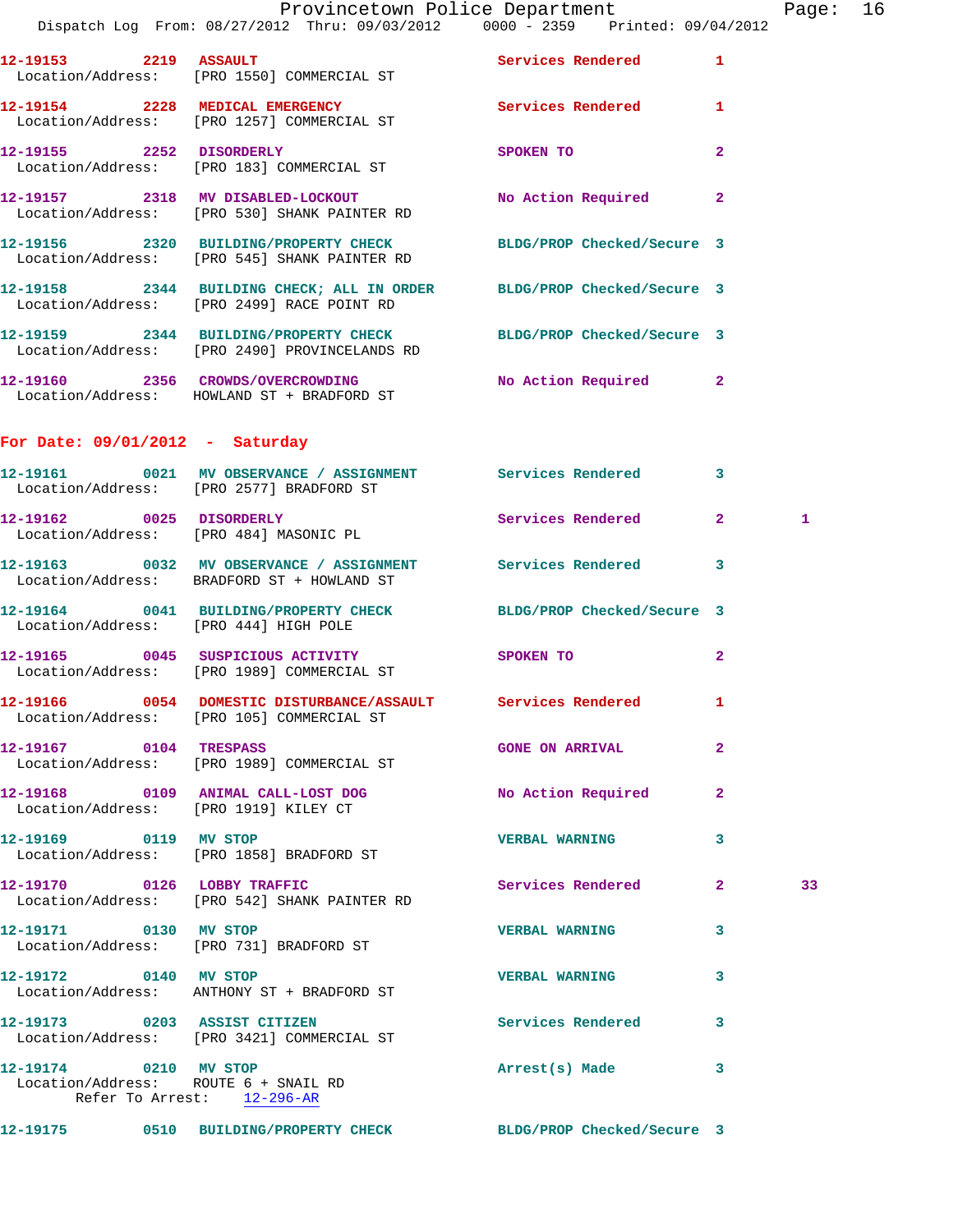|                                                               | Provincetown Police Department<br>Dispatch Log From: 08/27/2012 Thru: 09/03/2012 0000 - 2359 Printed: 09/04/2012 |                          |                |
|---------------------------------------------------------------|------------------------------------------------------------------------------------------------------------------|--------------------------|----------------|
| Location/Address: [PRO 2543] MACMILLAN                        |                                                                                                                  |                          |                |
|                                                               | 12-19176 0516 BUILDING/PROPERTY CHECK BLDG/PROP Checked/Secure 3<br>Location/Address: [PRO 488] MAYFLOWER AVE    |                          |                |
|                                                               | 12-19177 0751 H/M ON/OFF DUTY<br>Location/Address: [PRO 3259] MACMILLAN WHARF                                    | <b>Services Rendered</b> | $\mathbf{2}$   |
|                                                               | 12-19179 0757 LOST BLACK BAG W/EARINGS Services Rendered<br>Location/Address: [PRO 542] SHANK PAINTER RD         |                          | 3              |
|                                                               | 12-19178 0800 BUILDING/PROPERTY CHECK<br>Location/Address: [PRO 391] COMMERCIAL ST                               | <b>Services Rendered</b> | 3              |
|                                                               | 12-19180 0816 FOUND PINK PLASTIC PURSE Services Rendered<br>Location/Address: [PRO 3004] BRADFORD ST             |                          | 3              |
|                                                               | 12-19181 0845 ASSIST AGENCY / MUTUAL AID Services Rendered<br>Location/Address: [PRO 2474] BRADFORD ST           |                          | 3              |
|                                                               | 12-19182 0854 DISTURBANCE<br>Location/Address: [PRO 1666] BANGS ST                                               | SPOKEN TO                | 1              |
|                                                               | 12-19183 0900 LOST PURPLE IPHONE<br>Location/Address: [PRO 542] SHANK PAINTER RD                                 | Services Rendered        | 3              |
|                                                               | 12-19185 0915 FOUND HONDA KEY<br>Location/Address: [PRO 542] SHANK PAINTER RD                                    | <b>Services Rendered</b> | 3              |
| 12-19186 0934 MV ACCIDENT                                     | Location/Address: [PRO 2818] CONWELL ST                                                                          | SPOKEN TO                | 1              |
| Location/Address: WINTHROP ST                                 | 12-19187 0938 PARKING COMPLAINT / GENERAL Services Rendered                                                      |                          | 3              |
|                                                               | $12-19188$ 0944 PARK, WALK & TALK<br>Location/Address: [PRO 3700] COMMERCIAL ST                                  | No Action Required       | $\mathbf{2}$   |
| Location/Address: [PRO 3287] ROUTE 6                          | 12-19189 1011 DOG DISTURBANCE                                                                                    | Services Rendered        | $\overline{a}$ |
| 12-19190 1021 DOGS IN VEHICLE                                 | Location/Address: [PRO 526] RYDER ST EXT                                                                         | SPOKEN TO                |                |
|                                                               | 12-19191 1034 LOST/STOLEN WALLET<br>Location/Address: [PRO 2818] CONWELL ST                                      | <b>SPOKEN TO</b>         | 3              |
| 12-19192 1053 MV STOP<br>Location/Address: [PRO 2513] ROUTE 6 |                                                                                                                  | Citation/Warning Issued  | 3              |
|                                                               | 12-19193 1104 MEDICAL EMERGENCY<br>Location/Address: [PRO 1176] TREMONT ST                                       | Transported to Hospital  | 1              |
| 12-19194 1112 MV STOP<br>Location/Address: [PRO 2513] ROUTE 6 |                                                                                                                  | <b>VERBAL WARNING</b>    | 3              |
|                                                               | 12-19196 1120 INJURED PIGEON<br>Location/Address: [PRO 516] RACE POINT RD                                        | Services Rendered        | 2              |
| Location/Address: [PRO 3721] ALDEN ST                         | 12-19197 1124 SUSPICIOUS ACTIVITY                                                                                | Could Not Locate         | $\mathbf{2}$   |
|                                                               | 12-19198 1130 MISSING CAT<br>Location/Address: [PRO 939] FRANKLIN ST                                             | Services Rendered        | 2              |
|                                                               | 12-19199 1151 MV BREAKING & ENTERING<br>Location/Address: [PRO 1236] COMMERCIAL ST                               | Investigated             | 2              |
|                                                               | 12-19200 1153 PARKING COMPLAINT / GENERAL GONE ON ARRIVAL<br>Location/Address: [PRO 545] SHANK PAINTER RD        |                          | 3              |

Page: 17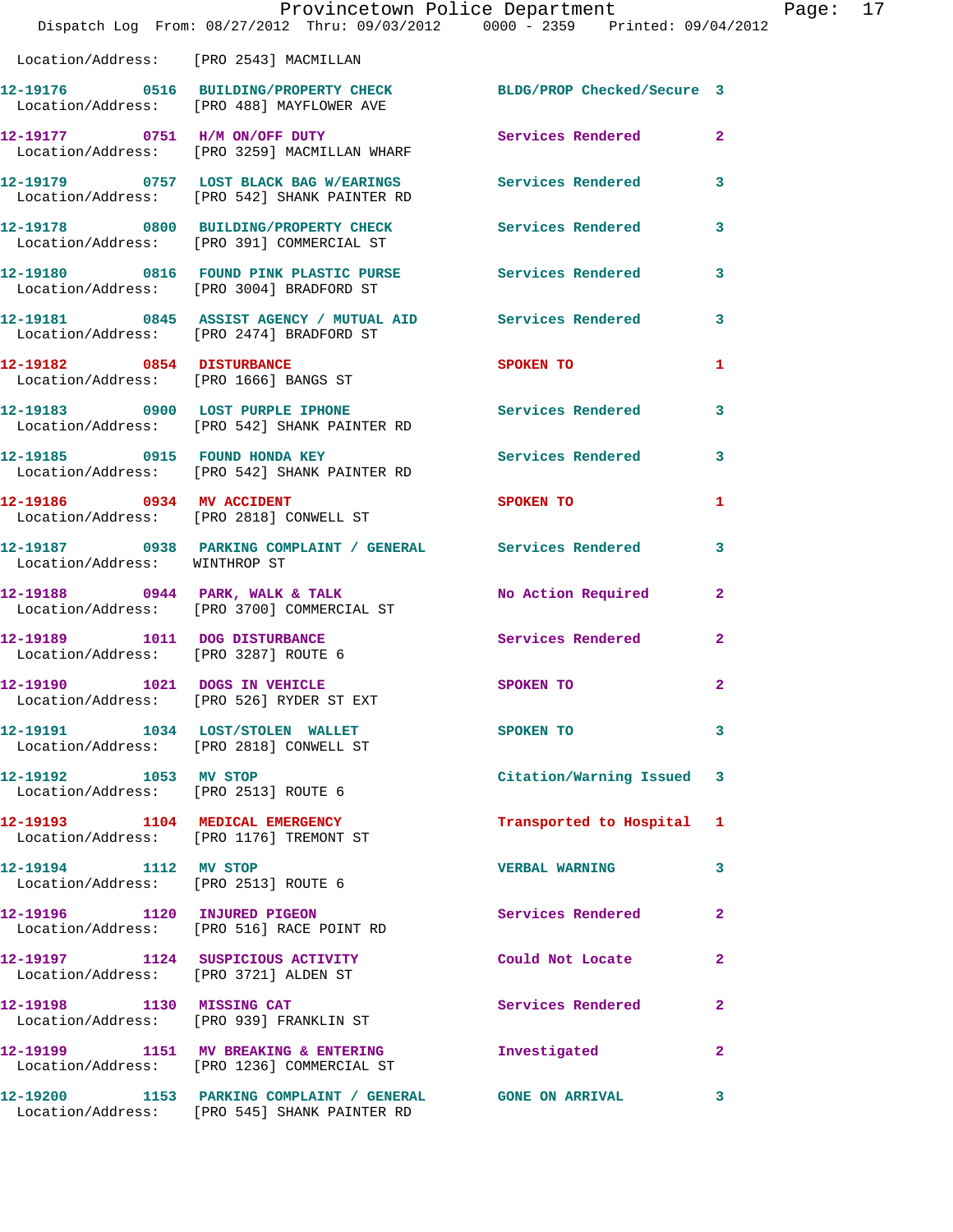|                                                                         | Provincetown Police Department<br>Dispatch Log From: 08/27/2012 Thru: 09/03/2012 0000 - 2359 Printed: 09/04/2012 |                            |                |
|-------------------------------------------------------------------------|------------------------------------------------------------------------------------------------------------------|----------------------------|----------------|
|                                                                         | 12-19201 1217 PARKING COMPLAINT / GENERAL SPOKEN TO<br>Location/Address: [PRO 182] COMMERCIAL ST                 |                            | 3              |
|                                                                         | 12-19202 1304 LOST BROWN WALLET<br>Location/Address: [PRO 542] SHANK PAINTER RD                                  | Services Rendered          | 3              |
|                                                                         | 12-19203 1326 DECEASED SEAL/NPS AREA<br>Location/Address: [PRO 2499] RACE POINT RD                               | <b>Services Rendered</b>   | 3              |
| 12-19204 1355 FOLLOW UP<br>Location/Address: [PRO 1615] BANGS ST        |                                                                                                                  | SPOKEN TO                  | 2              |
| 12-19205 1407 PET PANTRY                                                | Location/Address: [PRO 537] SHANK PAINTER RD                                                                     | <b>Services Rendered</b>   | $\overline{a}$ |
|                                                                         | 12-19206 1417 PET PANTRY<br>Location/Address: [PRO 146] COMMERCIAL ST                                            | Services Rendered          | $\mathbf{2}$   |
| Location/Address: [PRO 571] ALDEN ST                                    | 12-19207 1424 BUILDING/PROPERTY CHECK                                                                            | BLDG/PROP Checked/Secure 3 |                |
|                                                                         | 12-19208 1430 FOUND WALLET<br>Location/Address: [PRO 3195] COMMERCIAL ST                                         | <b>Services Rendered</b>   | 3              |
|                                                                         | 12-19211 1436 MEDICAL EMERGENCY<br>Location/Address: [PRO 440] HARRY KEMP WAY                                    | Transported to Hospital    | 1              |
|                                                                         | 12-19209 1437 BUILDING/PROPERTY CHECK<br>Location/Address: [PRO 3317] CEMETERY RD                                | BLDG/PROP Checked/Secure 3 |                |
|                                                                         | 12-19210 1437 BUILDING/PROPERTY CHECK<br>Location/Address: [PRO 3318] CEMETERY RD                                | BLDG/PROP Checked/Secure 3 |                |
|                                                                         | 12-19212 1447 MEDICAL EMERGENCY<br>Location/Address: [PRO 440] HARRY KEMP WAY                                    | Transported to Hospital 1  |                |
| 12-19215 1450 SERVICE CALL<br>Location/Address: [PRO 569] WINSLOW ST    |                                                                                                                  | Services Rendered          | 3              |
| 12-19213 1454 MEDICAL EMERGENCY<br>Location/Address: [PRO 80] CARVER ST |                                                                                                                  | Transported to Hospital 1  |                |
| 12-19214 1455 FOUND LICENSE PLATE                                       | Location/Address: [PRO 285] COMMERCIAL ST                                                                        | Services Rendered          |                |
|                                                                         | 12-19217 1605 BUILDING/PROPERTY CHECK BLDG/PROP Checked/Secure 3<br>Location/Address: [PRO 2898] JEROME SMITH RD |                            |                |
| 12-19218 1616 LANDLORD/TENANT                                           | Location/Address: [PRO 1729] NELSON AVE                                                                          | Services Rendered          | $\mathbf{2}$   |
| Location/Address: [PRO 571] ALDEN ST                                    | 12-19219 1655 BUILDING/PROPERTY CHECK BLDG/PROP Checked/Secure 3                                                 |                            |                |
| Location/Address: [PRO 3440] ROUTE 6                                    | 12-19220 1711 MV OBSERVANCE / ASSIGNMENT Services Rendered                                                       |                            | 3              |
| 12-19221 1713 MV STOP<br>Location/Address: [PRO 2479] ROUTE 6           |                                                                                                                  | <b>VERBAL WARNING</b>      | 3              |
| Location/Address: [PRO 37] BRADFORD ST                                  | 12-19226 1728 LOST BLACK MICHAEL KORS WALLET Services Rendered                                                   |                            | 3              |
|                                                                         | $12 - 19222$ 1733 DOG IN M/V<br>Location/Address: [PRO 526] RYDER ST EXT                                         | Services Rendered          | $\mathbf{2}$   |
|                                                                         | 12-19223 1752 FOUND IPHONE/RETURNED<br>Location/Address: [PRO 542] SHANK PAINTER RD                              | <b>Services Rendered</b>   | 3              |
|                                                                         | 12-19224 1758 BUILDING/PROPERTY CHECK BLDG/PROP Checked/Secure 3                                                 |                            |                |

Location/Address: [PRO 488] MAYFLOWER ST

Page:  $18$ <br>2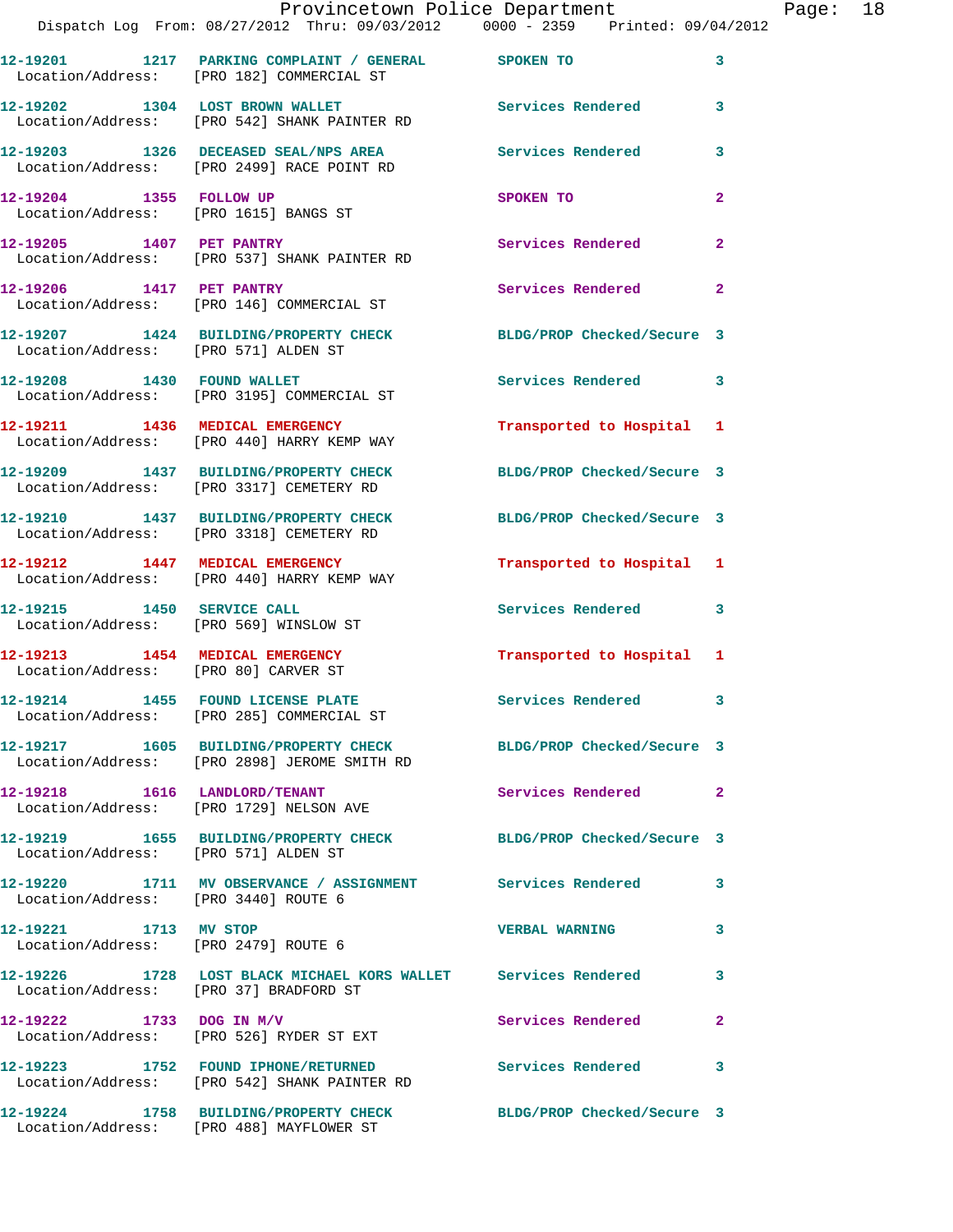|                                                        | , DISPACCII LOG FIOM 00/27/2012 IIIIU 09/03/2012 - 0000 - 2339 - PIIIICEO 09/04                               |                            |              |
|--------------------------------------------------------|---------------------------------------------------------------------------------------------------------------|----------------------------|--------------|
| 12-19225 1806 BIKE ACCIDENT                            | Location/Address: [PRO 2832] COMMERCIAL ST                                                                    | Services Rendered          | $\mathbf{2}$ |
|                                                        | 12-19227 1855 197 OUT OF SERVICE<br>Location/Address: [PRO 1892] SHANK PAINTER RD                             | Services Rendered          | 1            |
| 12-19228 1857 FOLLOW UP                                | Location/Address: WINSLOW ST + BRADFORD ST                                                                    | Services Rendered          | $\mathbf{2}$ |
| 12-19229    1914    SHOPLIFTING                        | Location/Address: [PRO 217] COMMERCIAL ST                                                                     | Services Rendered          | 3            |
|                                                        | 12-19230 1931 BUILDING/PROPERTY CHECK<br>Location/Address: [PRO 3633] COMMERCIAL ST                           | BLDG/PROP Checked/Secure 3 |              |
| Location/Address: [PRO 444] HIGH POLE                  | 12-19231 1933 BUILDING/PROPERTY CHECK                                                                         | BLDG/PROP Checked/Secure 3 |              |
| Location/Address: [PRO 3287] ROUTE 6                   | 12-19232 1936 BUILDING/PROPERTY CHECK                                                                         | BLDG/PROP Checked/Secure 3 |              |
| 12-19233 1937 FOUND BIKE                               | Location/Address: [PRO 515] RACE POINT RD                                                                     | Services Rendered          | $\mathbf{2}$ |
| 12-19234 1945 MV STOP<br>Location/Address: WINTHROP ST |                                                                                                               | <b>VERBAL WARNING</b>      | 3            |
|                                                        | 12-19235 2008 COMPLAINT - STREET PERFORMERS Services Rendered 3<br>Location/Address: [PRO 3423] COMMERCIAL ST |                            |              |
|                                                        | 12-19236 2046 BUILDING/PROPERTY CHECK<br>Location/Address: [PRO 3318] CEMETERY RD                             | BLDG/PROP Checked/Secure 3 |              |
|                                                        | 12-19237 2052 LOST KEYS HONDA KEY<br>Location/Address: [PRO 105] COMMERCIAL ST                                | Services Rendered          | 3            |
|                                                        | 12-19238 2056 COMPLAINT - STREET PERFORMERS Peace Restored<br>Location/Address: [PRO 105] COMMERCIAL ST       |                            | 3            |
| 12-19239 2127 MV STOP                                  | Location/Address: [PRO 2490] PROVINCELANDS RD                                                                 | <b>VERBAL WARNING</b>      | 3            |
| Location/Address: [PRO 16] BRADFORD ST                 | 12-19240 2135 BUILDING/PROPERTY CHECK BLDG/PROP Checked/Secure 3                                              |                            |              |
| 12-19241 2140 MISSING PERSON                           | Location/Address: [PRO 208] COMMERCIAL ST                                                                     | <b>Services Rendered</b>   | $\mathbf{1}$ |
| 12-19242 2150 LOOSE HUSKY                              | Location/Address: [PRO 1238] MILLER HILL RD                                                                   | Services Rendered          | $\mathbf{2}$ |
| 12-19243 2231 MV STOP                                  | Location/Address: [PRO 46] BRADFORD ST                                                                        | <b>VERBAL WARNING</b>      | 3            |
| Location/Address: [PRO 2543] MACMILLAN                 | 12-19245 2349 BUILDING/PROPERTY CHECK BLDG/PROP Checked/Secure 3                                              |                            |              |
| For Date: $09/02/2012$ - Sunday                        |                                                                                                               |                            |              |
|                                                        | 12-19246 0128 BUILDING/PROPERTY CHECK<br>Location/Address: [PRO 2577] BRADFORD ST                             | BLDG/PROP Checked/Secure 3 |              |
| 12-19247 0130 MV STOP                                  | Location/Address: [PRO 43] BRADFORD ST                                                                        | <b>VERBAL WARNING</b>      | $\mathbf{3}$ |
|                                                        | 12-19248 0150 BUILDING/PROPERTY CHECK                                                                         | BLDG/PROP Checked/Secure 3 |              |

**12-19249 0225 ALARM - FIRE False Alarm 1** 

Location/Address: [PRO 1638] COMMERCIAL ST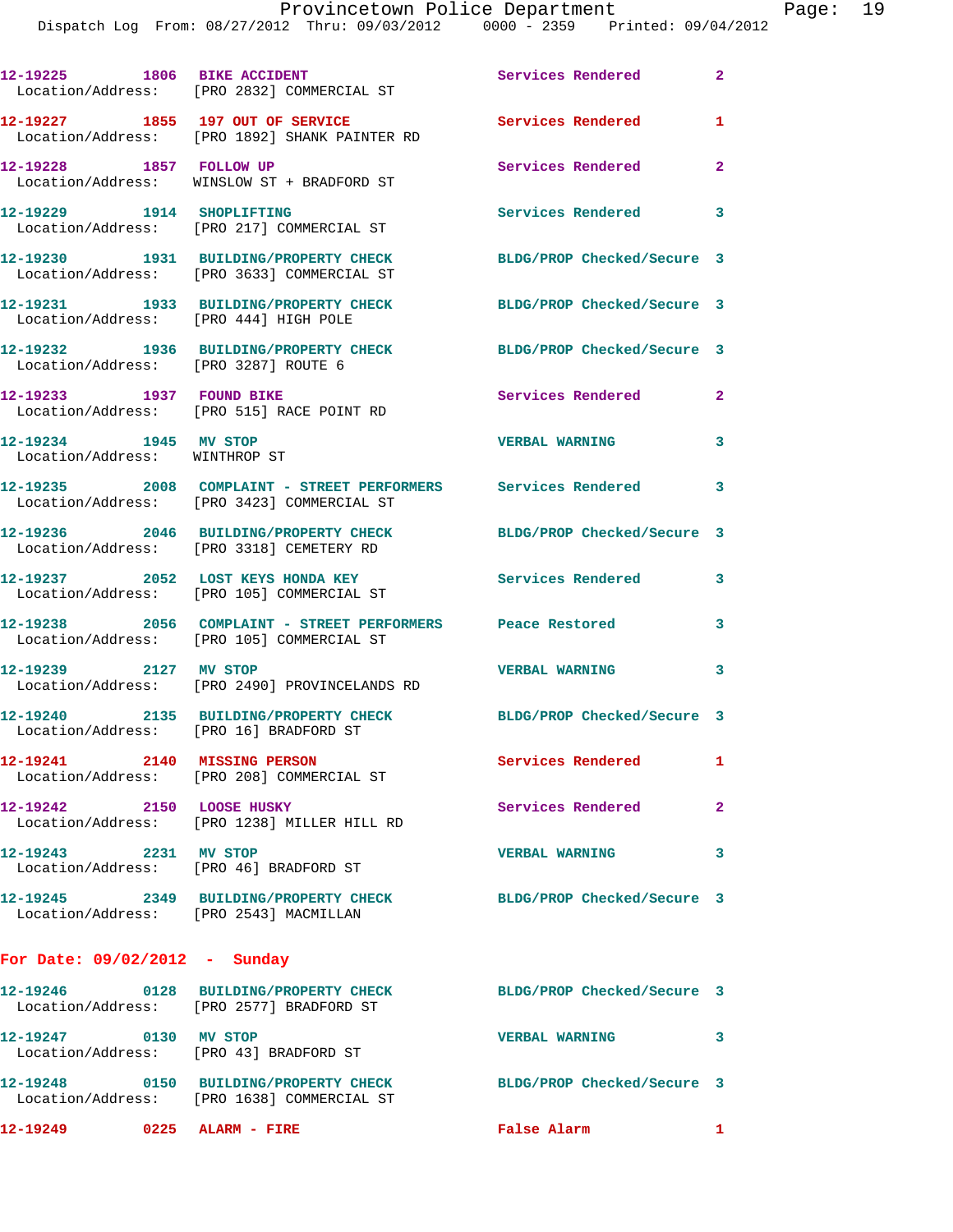|                                                         | Dispatch Log From: 08/27/2012 Thru: 09/03/2012 0000 - 2359 Printed: 09/04/2012                               | Provincetown Police Department |              | Page:          | -20 |
|---------------------------------------------------------|--------------------------------------------------------------------------------------------------------------|--------------------------------|--------------|----------------|-----|
| Location/Address: COMMERCIAL ST                         |                                                                                                              |                                |              |                |     |
|                                                         | 12-19251 0228 MV ACCIDENT<br>Location/Address: HARRY KEMP WAY + HOWLAND ST                                   | SPOKEN TO <b>1</b>             |              |                |     |
| Location/Address: [PRO 2539] RYDER ST                   | 12-19252 0343 BUILDING/PROPERTY CHECK BLDG/PROP Checked/Secure 3                                             |                                |              |                |     |
|                                                         | 12-19253 0602 INFO SERVICES - LOBBY Services Rendered 2<br>Location/Address: [PRO 542] SHANK PAINTER RD      |                                |              | 30             |     |
|                                                         | 12-19254 0726 H/M ON/OFF DUTY<br>Location/Address: [PRO 3259] MACMILLAN WHARF                                | Services Rendered 2            |              |                |     |
|                                                         |                                                                                                              | Services Rendered 2            |              | $\overline{a}$ |     |
| 12-19256 0905 COMPLAINT<br>Location/Address: ALDEN ST   |                                                                                                              | <b>Services Rendered</b>       | 3            |                |     |
| Location/Address: COMMERCIAL ST                         | 12-19257 0917 MEDICAL EMERGENCY                                                                              | Transported to Hospital 1      |              |                |     |
|                                                         | 12-19258 0927 911 GENERAL<br>Location/Address: [PRO 3259] MACMILLAN WHARF                                    | Services Rendered 1            |              |                |     |
| Location/Address: [PRO 2521] ROUTE 6                    | 12-19259 0935 MV OBSERVANCE / ASSIGNMENT Services Rendered                                                   |                                | 3            |                |     |
| 12-19260 0935 COMPLAINT<br>Location/Address: HOWLAND ST |                                                                                                              | Services Rendered 3            |              |                |     |
|                                                         | 12-19261 0941 LOST CAMERA<br>Location/Address: [PRO 3259] MACMILLAN WHARF                                    | Services Rendered              | 3            |                |     |
| 12-19262 1005 MV STOP                                   | Location/Address: [PRO 2513] ROUTE 6                                                                         | <b>VERBAL WARNING</b>          | 3            |                |     |
|                                                         | 12-19263 1013 MV OBSERVANCE / ASSIGNMENT Services Rendered<br>Location/Address: [PRO 2577] BRADFORD ST       |                                | 3            |                |     |
| 12-19264 1014 MV STOP                                   | Location/Address: [PRO 2513] ROUTE 6                                                                         | VERBAL WARNING                 | $\mathbf{3}$ |                |     |
| 12-19265 1024 MV STOP<br>Location/Address: ROUTE 6      |                                                                                                              | <b>VERBAL WARNING</b>          | 3            |                |     |
|                                                         | 12-19266 1034 LOST FLORAL CLUTCH PURSE Services Rendered<br>Location/Address: [PRO 542] SHANK PAINTER RD     |                                | 3            |                |     |
|                                                         | 12-19268 1037 LOST CREDIT CARD<br>Location/Address: [PRO 542] SHANK PAINTER RD                               | Services Rendered              | 3            |                |     |
| Location/Address: COMMERCIAL ST                         | 12-19267 1038 MEDICAL EMERGENCY                                                                              | Transported to Hospital 1      |              |                |     |
|                                                         | 12-19270 1128 MV OBSERVANCE / ASSIGNMENT Services Rendered 3<br>Location/Address: [PRO 3257] SHANKPAINTER RD |                                |              |                |     |
| 12-19271 1143 MV STOP                                   | Location/Address: [PRO 3296] SHANK PAINTER RD                                                                | VERBAL WARNING 3               |              |                |     |
|                                                         | 12-19272 1152 BIKE SAFETY PROGRAM Services Rendered<br>Location: [PRO 3431] LOPES SQUARE                     |                                | $\mathbf{2}$ |                |     |
| 12-19273 1155 MV STOP                                   | Location/Address: BROWNE ST + WINTHROP ST                                                                    | <b>VERBAL WARNING</b>          | 3            |                |     |
| 12-19274 1221 TRANSPORT                                 | Location/Address: [PRO 542] SHANK PAINTER RD                                                                 | Services Rendered 3            |              |                |     |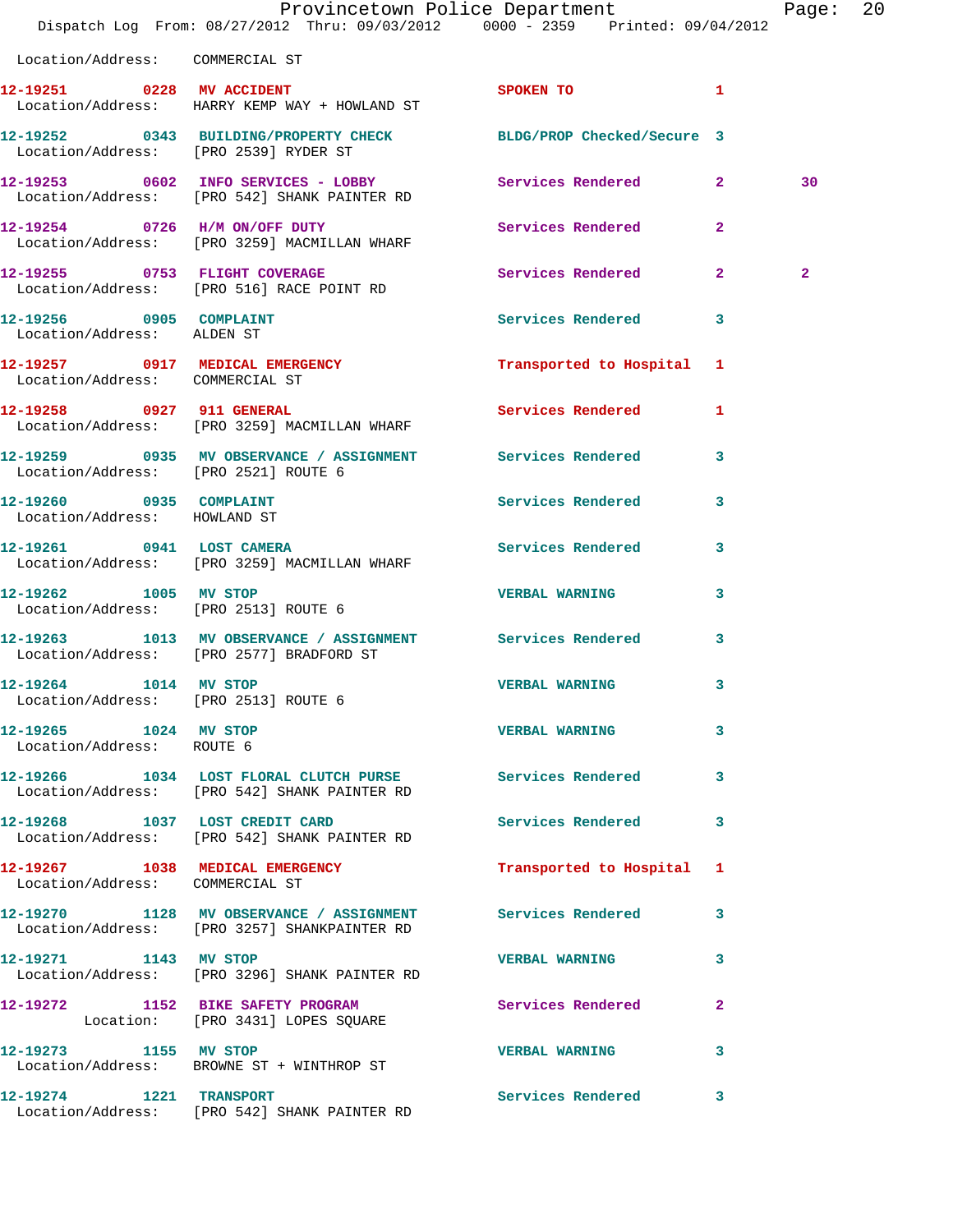|                                                                   | Provincetown Police Department                                                                              |                            |                |
|-------------------------------------------------------------------|-------------------------------------------------------------------------------------------------------------|----------------------------|----------------|
|                                                                   | Dispatch Log From: 08/27/2012 Thru: 09/03/2012 0000 - 2359 Printed: 09/04/2012                              |                            |                |
|                                                                   | 12-19275 1226 PRIVATE TOW<br>Location/Address: [PRO 285] COMMERCIAL ST                                      | Vehicle Towed              | 3              |
|                                                                   | 12-19276 1318 DOG COMPLAINT/NPS<br>Location/Address: [PRO 2490] PROVINCELANDS RD                            | Services Rendered          | 3              |
| 12-19277 1321 MV COMPLAINT                                        | Location/Address: STANDISH AVE + RYDER ST EXT                                                               | SPOKEN TO                  | 2              |
|                                                                   | 12-19278 1338 MEDICAL EMERGENCY<br>Location/Address: [PRO 2499] RACE POINT RD                               | Services Rendered          | 1              |
|                                                                   | 12-19279 1421 LARCENY /FORGERY/ FRAUD<br>Location/Address: [PRO 3296] SHANK PAINTER RD                      | Investigated               | 2              |
|                                                                   | 12-19280 1426 MEDICAL EMERGENCY/DOT<br>Location/Address: [PRO 440] HARRY KEMP WAY                           | Transported to Hospital    | 1              |
| 12-19281 1519 BIKE ACCIDENT                                       | Location/Address: [PRO 94] BRADFORD ST                                                                      | Transported to Hospital    | $\mathbf{2}$   |
|                                                                   | 12-19282 1547 HARASSMENT<br>Location/Address: [PRO 3735] COMMERCIAL ST                                      | Services Rendered          | $\mathbf{2}$   |
| 12-19283 1552 MV ACCIDENT                                         | Location/Address: [PRO 3259] MACMILLAN WHARF                                                                | <b>Services Rendered</b>   | 1              |
| 12-19284 1614 MV STOP                                             | Location/Address: [PRO 165] COMMERCIAL ST                                                                   | <b>VERBAL WARNING</b>      | 3              |
|                                                                   | 12-19285 1715 ASSIST AGENCY / MUTUAL AID Services Rendered<br>Location/Address: [PRO 2490] PROVINCELANDS RD |                            | 3              |
| 12-19286 1719 MV STOP<br>Location/Address: [PRO 2479] ROUTE 6     |                                                                                                             | <b>VERBAL WARNING</b>      | 3              |
|                                                                   | 12-19287 1759 LARCENY / FORGERY / FRAUD<br>Location/Address: [PRO 3442] COMMERCIAL ST                       | Services Rendered          | $\mathbf{2}$   |
|                                                                   | 12-19288 1823 MEDICAL EMERGENCY<br>Location/Address: [PRO 1038] CONWELL ST                                  | Transported to Hospital 1  |                |
| Location/Address: [PRO 512] PRINCE ST                             | 12-19289 1825 BUILDING/PROPERTY CHECK                                                                       | BLDG/PROP Checked/Secure 3 |                |
| 12-19290 1836 MV HIT & RUN                                        | Location/Address: [PRO 536] SHANK PAINTER RD                                                                | Services Rendered          | $\mathbf{2}$   |
| 12-19291 1854 MV DISABLED<br>Location/Address: [PRO 2479] ROUTE 6 |                                                                                                             | Services Rendered          | $\overline{a}$ |
| 12-19292 1914 BIKE SAFETY                                         | Location/Address: [PRO 2144] CONWELL ST                                                                     | <b>VERBAL WARNING</b>      | 2              |
| 12-19293 1920 MV STOP                                             | Location/Address: [PRO 399] COMMERCIAL ST                                                                   | <b>VERBAL WARNING</b>      | 3              |
|                                                                   | 12-19294 1927 TRAFFIC CONTROL<br>Location/Address: [PRO 146] COMMERCIAL ST                                  | Services Rendered          | 3              |
|                                                                   | 12-19295 1933 BUILDING/PROPERTY CHECK<br>Location/Address: [PRO 175] COMMERCIAL ST                          | BLDG/PROP Checked/Secure 3 |                |
|                                                                   | 12-19296 1945 HARASSMENT ORDER VIOLATION Arrest(s) Made                                                     |                            | $\mathbf{2}$   |

Refer To Arrest: 12-298-AR **12-19297 2019 BY-LAW VIOLATION GONE ON ARRIVAL 2**  Location/Address: [PRO 2973] COMMERCIAL ST

Location/Address: [PRO 1947] COMMERCIAL ST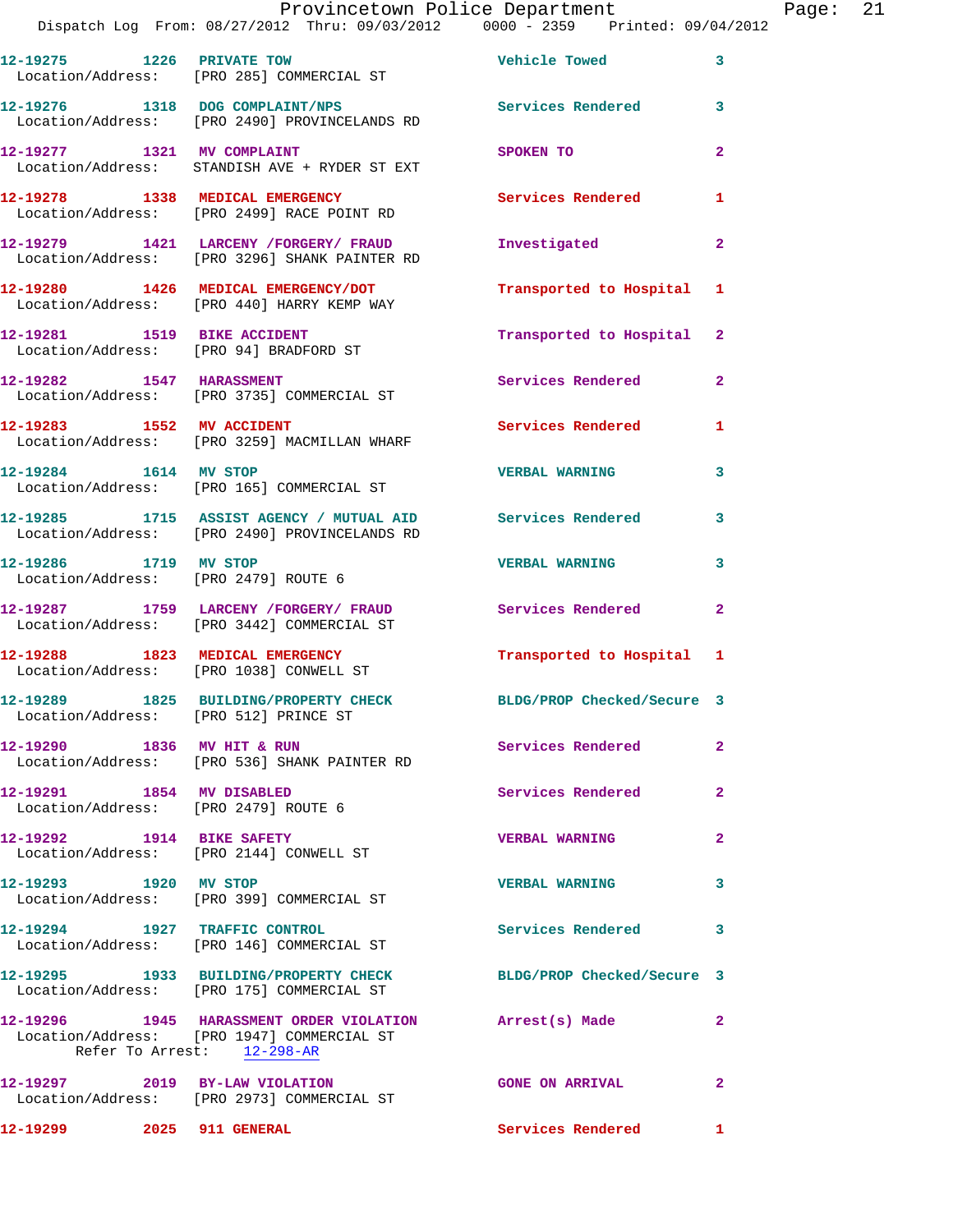|                                 | Provincetown Police Department<br>Dispatch Log From: 08/27/2012 Thru: 09/03/2012 0000 - 2359 Printed: 09/04/2012 |                                                                                                                | Page: 22     |
|---------------------------------|------------------------------------------------------------------------------------------------------------------|----------------------------------------------------------------------------------------------------------------|--------------|
|                                 | Location/Address: [PRO 515] RACE POINT RD                                                                        |                                                                                                                |              |
|                                 | 12-19300 2053 BUILDING/PROPERTY CHECK BLDG/PROP Checked/Secure 3<br>Location/Address: [PRO 2206] COMMERCIAL ST   |                                                                                                                |              |
| 12-19301 2056 COMPLAINT         | Location/Address: [PRO 2618] COMMERCIAL ST                                                                       | Services Rendered 3                                                                                            |              |
|                                 | 12-19302 2057 MV STOP<br>Location/Address: [PRO 106] COMMERCIAL ST                                               | <b>VERBAL WARNING</b>                                                                                          | 3            |
|                                 | 12-19303 2104 MEDICAL EMERGENCY<br>Location/Address: [PRO 2977] COMMERCIAL ST                                    | Transported to Hospital 1                                                                                      |              |
|                                 | 12-19304 2105 ALARM - GENERAL<br>Location/Address: [PRO 446] HOWLAND ST                                          | Services Rendered 1                                                                                            |              |
|                                 | 12-19305 2124 BUILDING/PROPERTY CHECK BLDG/PROP Checked/Secure 3<br>Location/Address: [PRO 16] BRADFORD ST       |                                                                                                                |              |
|                                 | 12-19306 2134 MV COMPLAINT<br>Location/Address: BRADFORD ST + WINSLOW ST                                         | Citation/Warning Issued 2                                                                                      |              |
|                                 | 12-19307 2202 BUILDING/PROPERTY CHECK BLDG/PROP Checked/Secure 3<br>Location/Address: [PRO 519] RACE POINT RD    |                                                                                                                |              |
|                                 | 12-19308 2216 MV STOP<br>Location/Address: [PRO 2618] COMMERCIAL ST                                              | <b>VERBAL WARNING</b>                                                                                          | 3            |
|                                 | 12-19309 2229 MEDICAL EMERGENCY<br>Location/Address: PROVINCELANDS RD + BRADFORD ST                              | Transported to Hospital 1                                                                                      |              |
|                                 | 12-19310 2242 MEDICAL EMERGENCY Services Rendered 1<br>Location/Address: [PRO 658] MOZART AVE                    |                                                                                                                |              |
|                                 | 12-19312 2306 ALARM - GENERAL<br>Location/Address: [PRO 2259] COMMERCIAL ST                                      | False Alarm and the state of the state of the state of the state of the state of the state of the state of the | $\mathbf{1}$ |
|                                 | 12-19313 2319 TRAFFIC CONTROL<br>Location/Address: BERRY LN + COMMERCIAL ST                                      | Services Rendered                                                                                              | 3            |
| For Date: $09/03/2012$ - Monday |                                                                                                                  |                                                                                                                |              |
| 12-19315 0027 MV STOP           | Location/Address: RYDER ST + COMMERCIAL ST                                                                       | <b>VERBAL WARNING</b>                                                                                          | 3            |
|                                 | 12-19316 0036 MEDICAL EMERGENCY<br>Location/Address: [PRO 208] COMMERCIAL ST                                     | Transported to Hospital 1                                                                                      |              |
|                                 | 12-19317 0059 MV STOP/OUI<br>Location/Address: COURT ST + COMMERCIAL ST<br>Refer To Arrest: 12-302-AR            | Arrest(s) Made                                                                                                 | 3            |
| 12-19318 0102 HAZARDS           | Location/Address: [PRO 2231] KIMBERLY LN                                                                         | Services Rendered                                                                                              | $\mathbf{2}$ |
|                                 | 12-19319 0114 CROWDS/OVERCROWDING<br>Location/Address: CARVER CT + COMMERCIAL ST                                 | No Action Required                                                                                             | $\mathbf{2}$ |
|                                 | 12-19320 0119 PARK, WALK & TALK<br>Location/Address: [PRO 105] COMMERCIAL ST                                     | <b>Services Rendered</b>                                                                                       | $\mathbf{2}$ |
| 12-19322 0210 DISTURBANCE       | Location/Address: [PRO 165] COMMERCIAL ST                                                                        | <b>SPOKEN TO</b>                                                                                               | $\mathbf{1}$ |
|                                 | 12-19323 0222 DISTURBANCE<br>Location/Address: HOWLAND ST + HARRY KEMP WAY                                       | Could Not Locate                                                                                               | $\mathbf{1}$ |
|                                 |                                                                                                                  |                                                                                                                |              |

**12-19324 0231 NOISE COMPLAINT SPOKEN TO 3** 

Location/Address: [PRO 191] COMMERCIAL ST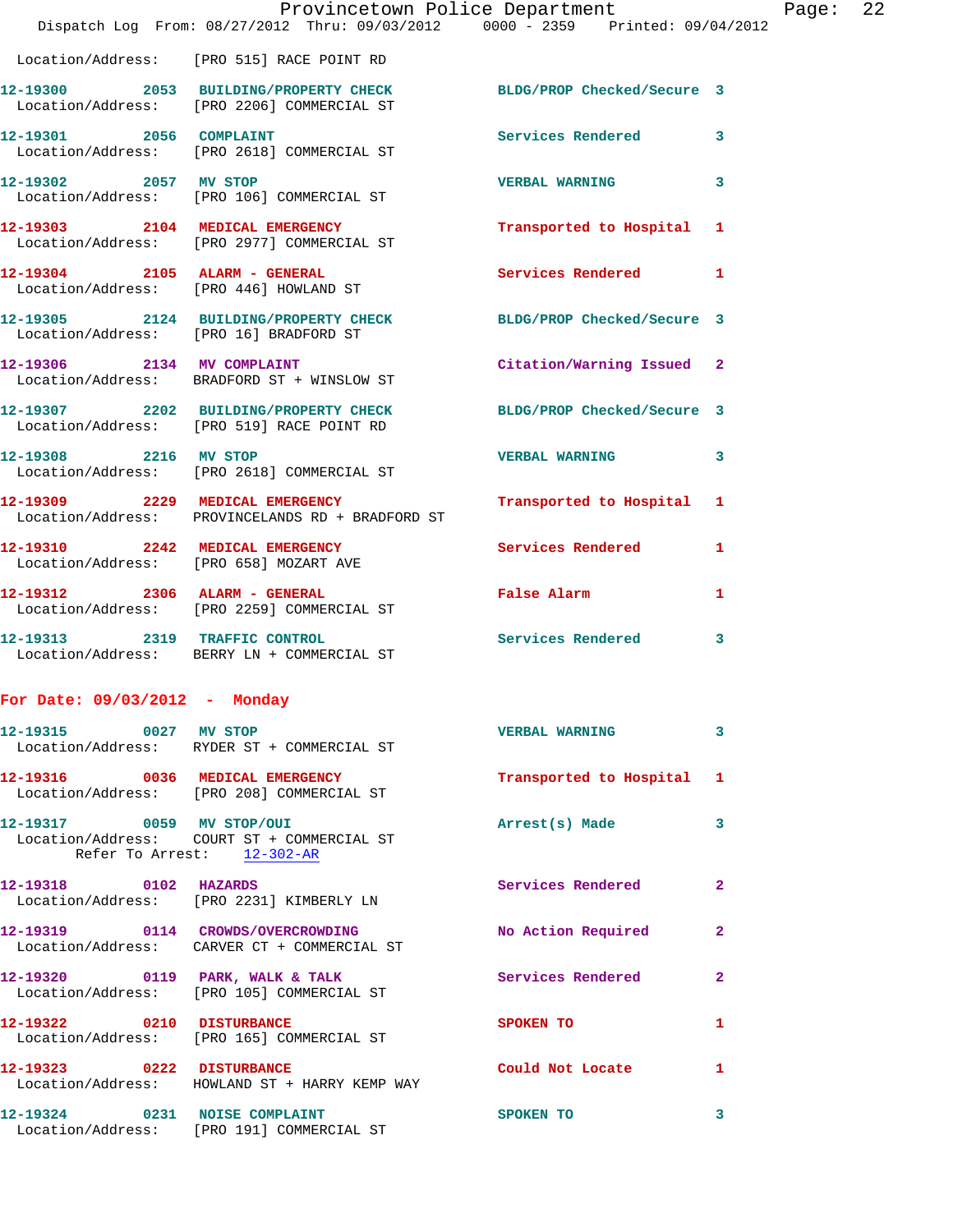Dispatch Log From: 08/27/2012 Thru: 09/03/2012 0000 - 2359 Printed: 09/04/2012

|                                                             | 12-19325 0250 LOBBY TRAFFIC<br>Location/Address: [PRO 542] SHANK PAINTER RD                                        | Services Rendered 2      |                | 28 |
|-------------------------------------------------------------|--------------------------------------------------------------------------------------------------------------------|--------------------------|----------------|----|
|                                                             | 12-19326 0325 ASSIST AGENCY / MUTUAL AID Taken/Referred to Other 3<br>Location/Address: [TRU] ROUTE + ARROWHEAD RD |                          |                |    |
|                                                             | 12-19327 0439 NOISE COMPLAINT<br>Location/Address: [PRO 1466] COMMERCIAL ST                                        | SPOKEN TO                | 3              |    |
|                                                             | 12-19328 0559 AIRCRAFT-FLIGHT COVERAGE<br>Location/Address: [PRO 516] RACE POINT RD                                | Services Rendered        | $\mathbf{2}$   |    |
|                                                             |                                                                                                                    | <b>Services Rendered</b> | 3              |    |
|                                                             | 12-19329 0607 MV OBSERVANCE / ASSIGNMENT Services Rendered<br>Location/Address: [PRO 2577] BRADFORD ST             |                          | 3              |    |
|                                                             | 12-19331 0644 LOST CELL PHONE/KEYS<br>Location/Address: [PRO 542] SHANK PAINTER RD                                 | No Action Required 3     |                |    |
|                                                             | 12-19333 0730 ANIMAL CALL<br>Location/Address: [PRO 542] SHANK PAINTER RD                                          | <b>Services Rendered</b> | $\mathbf{2}$   |    |
|                                                             | 12-19332 0732 LOST BAG OF CLOTHES<br>Location/Address: [PRO 105] COMMERCIAL ST                                     | Services Rendered 3      |                |    |
| Location/Address: ATLANTIC AVE                              | 12-19336 0844 PARKING COMPLAINT / GENERAL Citation/Warning Issued                                                  |                          | 3              |    |
|                                                             | 12-19338 0904 MV COMPLAINT<br>Location/Address: [PRO 547] COMMERCIAL ST                                            | <b>Services Rendered</b> | $\overline{2}$ |    |
|                                                             | 12-19337 0913 ASSAULT<br>Location/Address: [PRO 2171] COMMERCIAL ST                                                | Services Rendered        | 1              |    |
| 12-19339 0938 LOST I PHONE                                  | Location: [PRO 3431] LOPES SQUARE                                                                                  | <b>Services Rendered</b> | 3              |    |
| 12-19340 1001 MV STOP<br>Location/Address: SHANK PAINTER RD |                                                                                                                    | <b>VERBAL WARNING</b>    | 3              |    |
|                                                             | 12-19341 1007 MV OBSERVANCE / ASSIGNMENT Services Rendered 3<br>Location/Address: ROUTE 6 + SHANK PAINTER RD       |                          |                |    |
| 12-19342 1009 FOLLOW UP                                     | Location/Address: [PRO 1798] BRADFORD ST                                                                           | Services Rendered        | $\mathbf{2}$   |    |
| 12-19343 1017 MV STOP                                       | Location/Address: [PRO 539] SHANK PAINTER RD                                                                       | <b>VERBAL WARNING</b>    | 3              |    |
| 12-19344 1027 LOST WALLET                                   | Location/Address: [PRO 1279] ATLANTIC AVE                                                                          | <b>Services Rendered</b> | 3              |    |
|                                                             | 12-19345 1052 LOOSE DOG/REUNITED<br>Location/Address: [PRO 68] PROVINCELANDS RD                                    | Services Rendered        | $\mathbf{2}$   |    |
| Location/Address: [PRO 889] CONWELL ST                      | 12-19346 1110 MEDICAL EMERGENCY                                                                                    | Unfounded                | 1              |    |
| 12-19347 1126 FOLLOW UP                                     | Location/Address: [PRO 453] KILEY CT                                                                               | Services Rendered        | $\mathbf{2}$   |    |
|                                                             | 12-19348 1142 BUILDING/PROPERTY CHECK BLDG/PROP Checked/Secure 3<br>Location/Address: [PRO 3317] CEMETERY RD       |                          |                |    |
| Location/Address: COMMERCIAL ST                             | 12-19349 1207 BIKE SAFETY PROGRAM Services Rendered                                                                |                          | $\mathbf{2}$   |    |

**12-19350 1212 PARK, WALK & TALK Services Rendered 2**